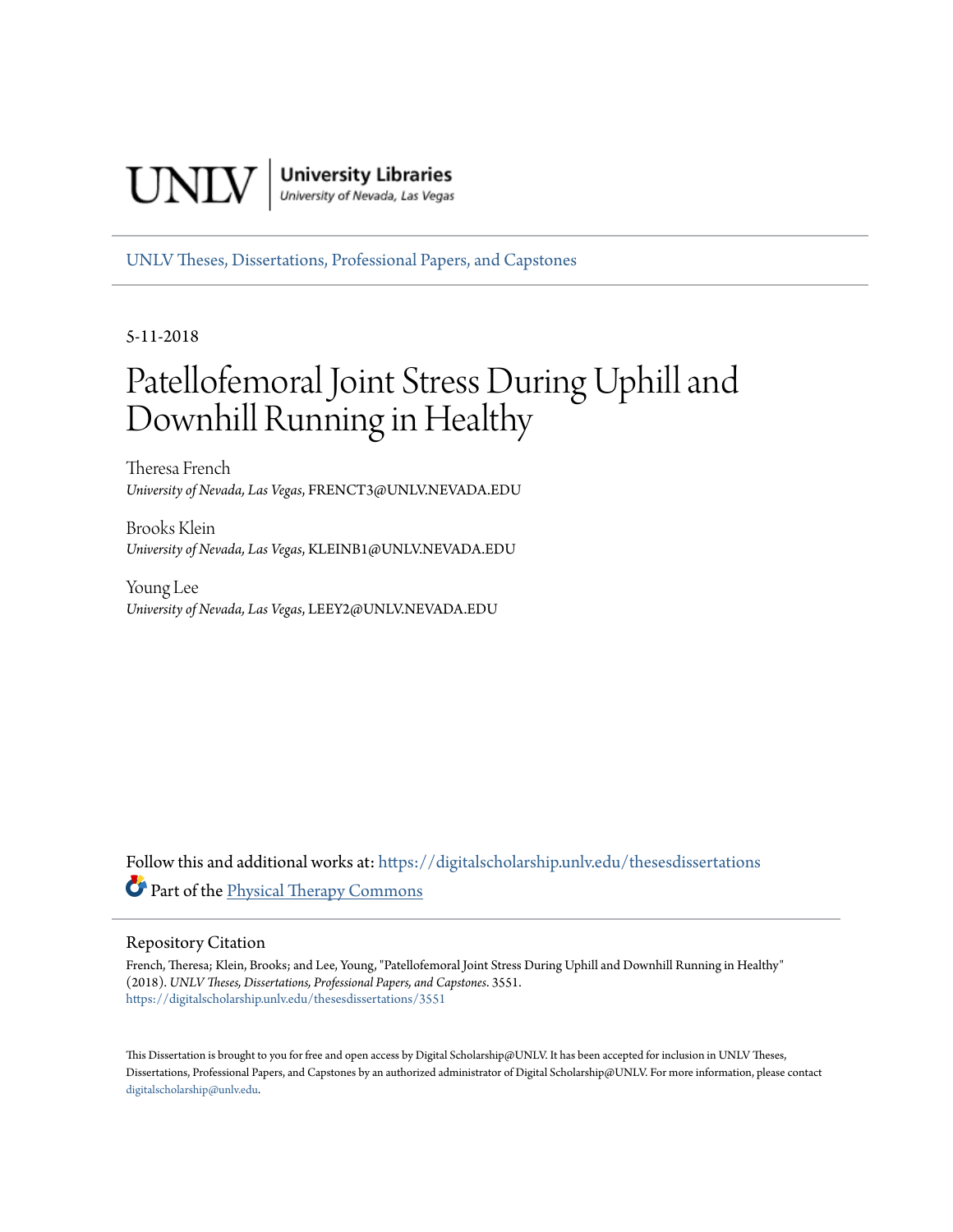# PATELLOFEMORAL JOINT STRESS DURING UPHILL AND DOWNHILL RUNNING IN

# HEALTHY RUNNERS

By

Theresa French

Brooks Klein

Young Lee

A doctoral project submitted in partial fulfillment of the requirements for the

Doctor of Physical Therapy

Department of Physical Therapy School of Allied Health Sciences Division of Health Sciences The Graduate College

University of Nevada, Las Vegas May 2018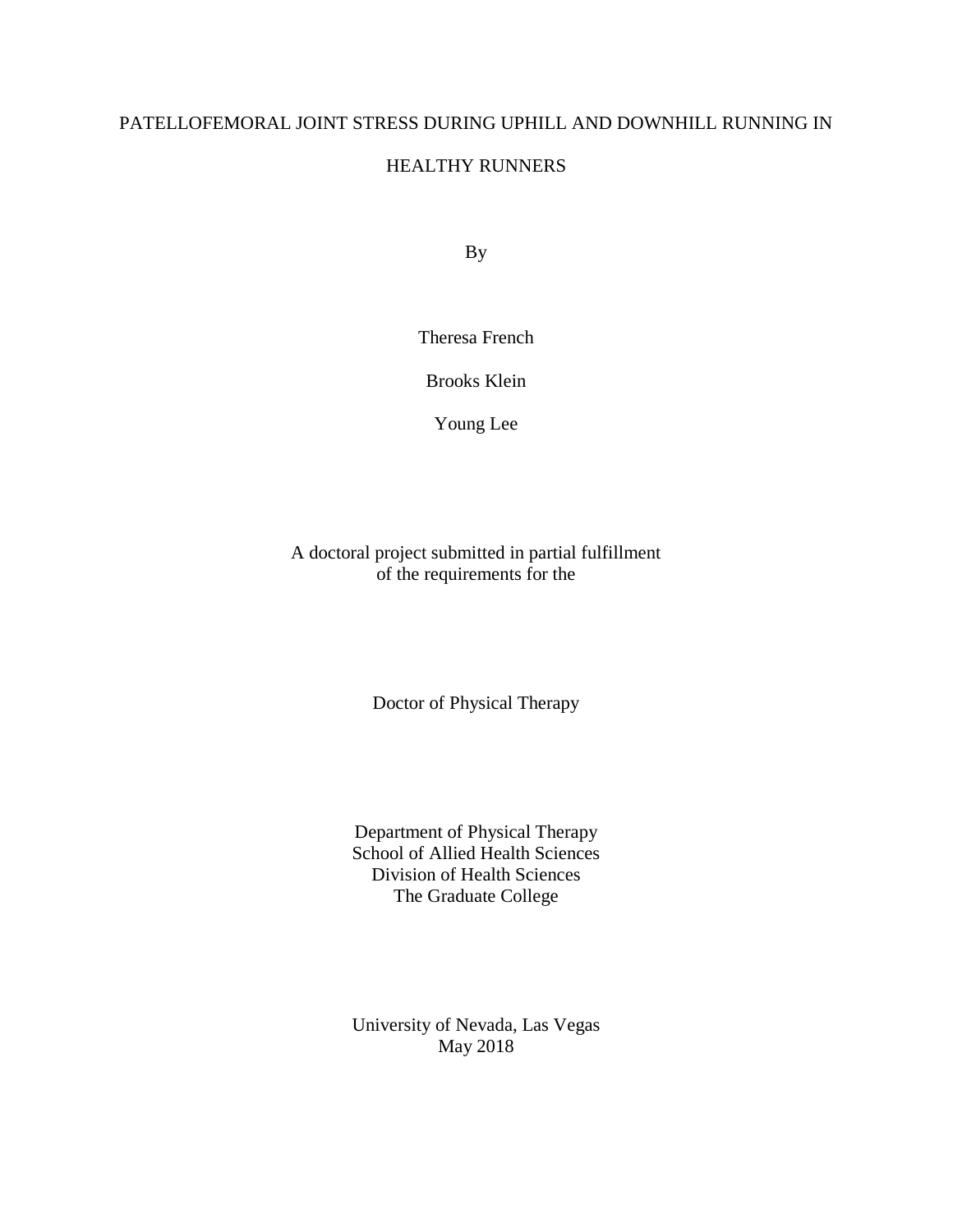Copyright by Theresa French, Brooks Klein, and Young Lee, 2018

All Rights Reserved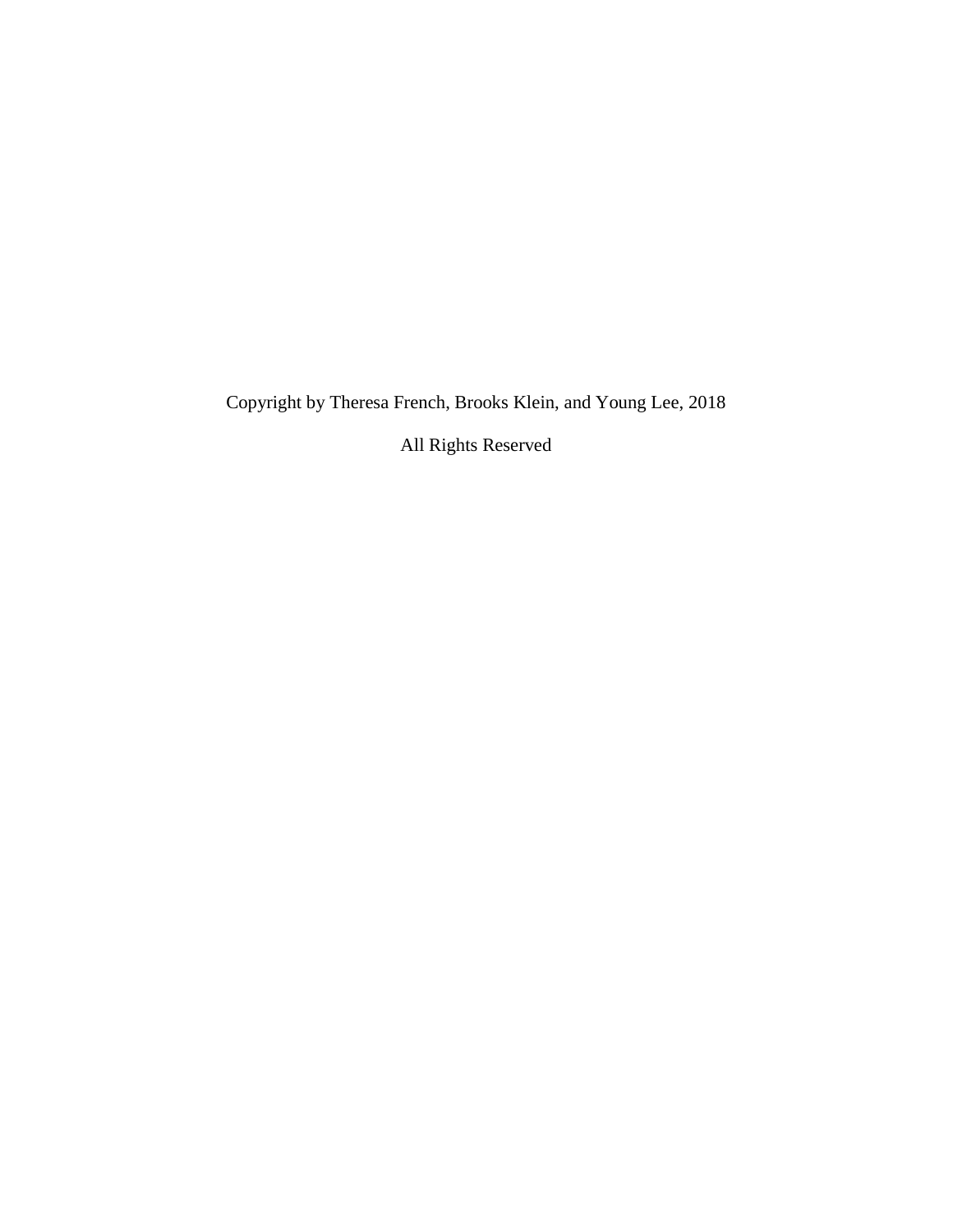

# **Doctoral Project Approval**

The Graduate College The University of Nevada, Las Vegas

May 11, 2018

This doctoral project prepared by

Theresa French

Brooks Klein

Young Lee

entitled

Patellofemoral Joint Stress during Uphill and Downhill Running in Healthy Runners

is approved in partial fulfillment of the requirements for the degree of

Doctor of Physical Therapy Department of Physical Therapy

Daniel Young, Ph.D.<br> **Kathryn Hausbeck Korgan, Ph.D.** *Research Project Coordinator Graduate College Dean*

Daniel Young, Ph.D. *Research Project Advisor*

Merrill Landers, Ph.D. *Chair, Department of Physical Therapy*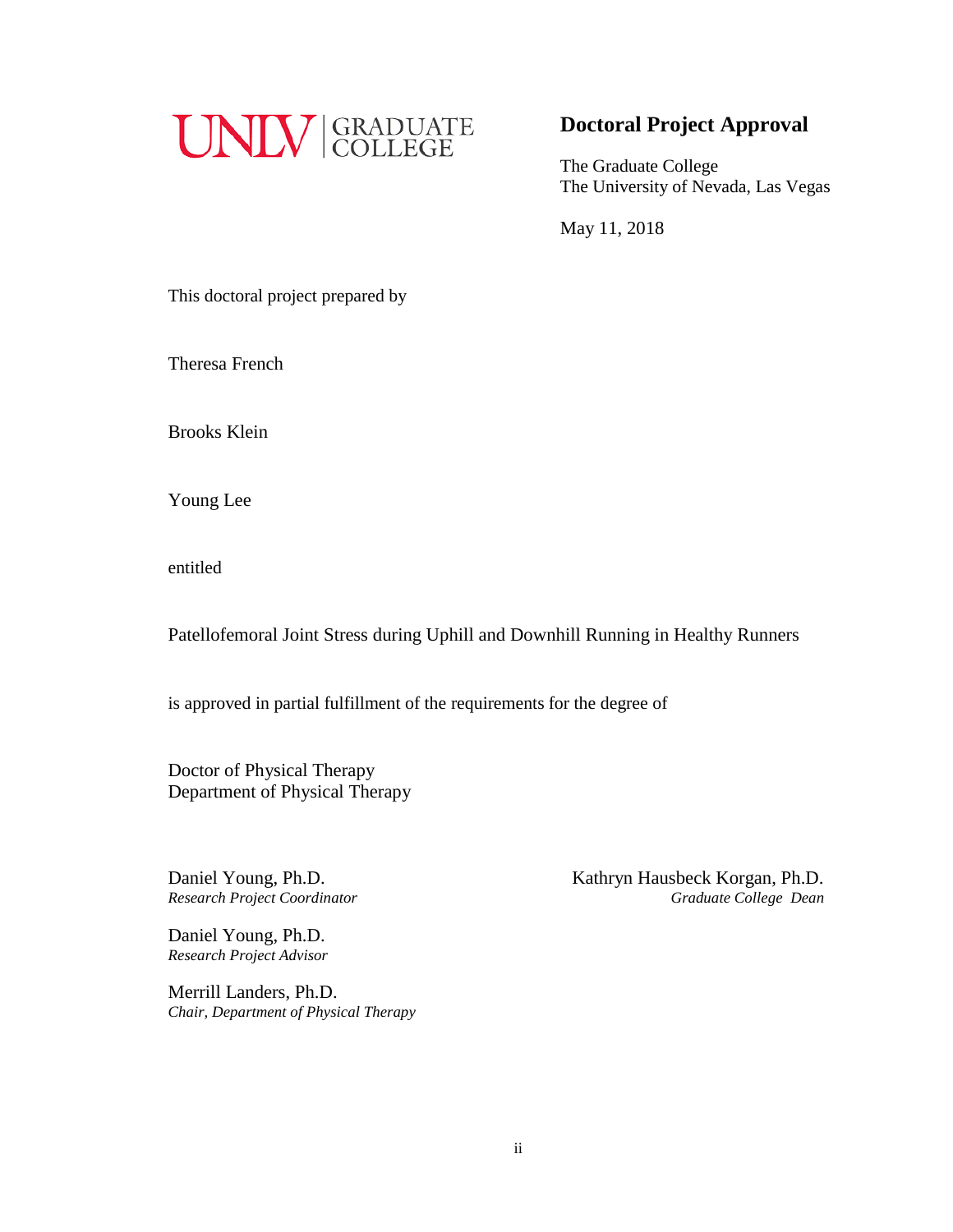#### <span id="page-4-0"></span>ABSTRACT

**Purpose/ Hypothesis:** Although patellofemoral pain (PFP) while running downhill is a common complaint in runners, how slope affects patellofemoral joint (PFJ) stress remains unclear. The primary purpose of this study was to compare PFJ stress among level, uphill, and downhill running. **Subjects:** Twenty recreational runners participated (mean age of 24.9 years).

**Methods:** Kinematics and kinetics of the trunk and lower extremity were obtained at 3 conditions: level, 6° uphill, and 6° downhill, at a speed of 2.3 m/s. PFJ stress was determined using a biomechanical model that incorporates knee flexion angle and knee extensor moment as subjectspecific input variables. The model output consisted of PFJ reaction force, PFJ stress, and PFJ contact area. One-way ANOVAs with repeated measures and post-hoc t-tests with a Bonferroni adjustment were used to compare outcome variables across the 3 conditions.

**Results:** Peak PFJ stress during downhill running was significantly higher than the level and uphill conditions ( $P < 0.001$ ). There was not a difference in peak PFJ stress between level and uphill conditions ( $P = 1.000$ ).

**Conclusion:** The higher stress observed in downhill running was driven by an increase in PFJ reaction force as the result of elevated knee extensor moment and decreased trunk flexion angle. The similar stress level observed in level and uphill running was caused by similarities in PFJ reaction force and minimal differences in PFJ contact area between the 2 conditions.

**Clinical Relevance:** As downhill running increases peak PFJ stress when compared to level and uphill running, alterations in running slope should be considered when treating runners with PFP.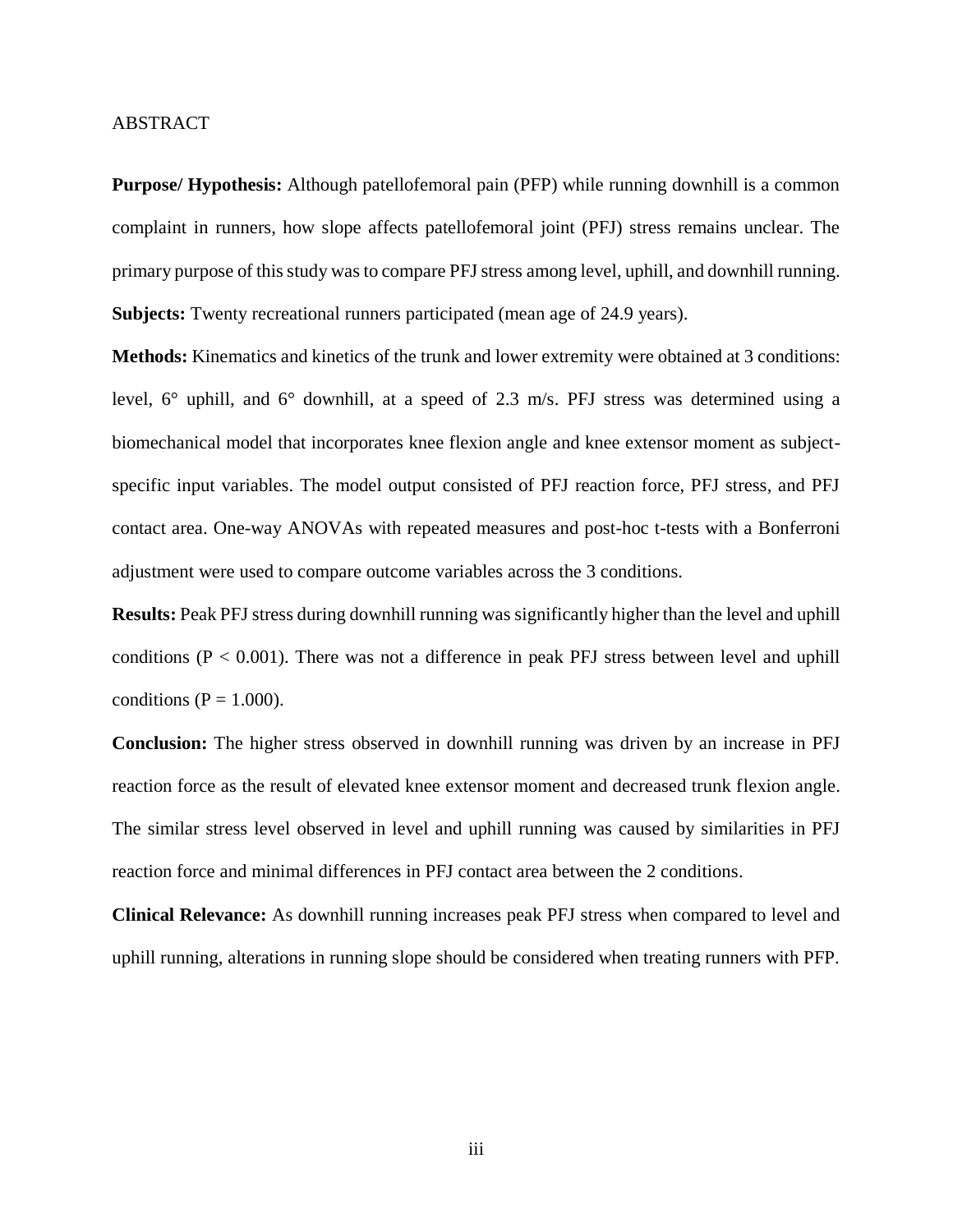# <span id="page-5-0"></span>ACKNOWLEDGEMENTS

This research study was made possible by the 2016 University of Nevada, Las Vegas Physical Therapy Student Opportunity Research Grant. The authors would like to thank Kai-Yu Ho, PT, PhD, for her support and guidance throughout the completion of this project.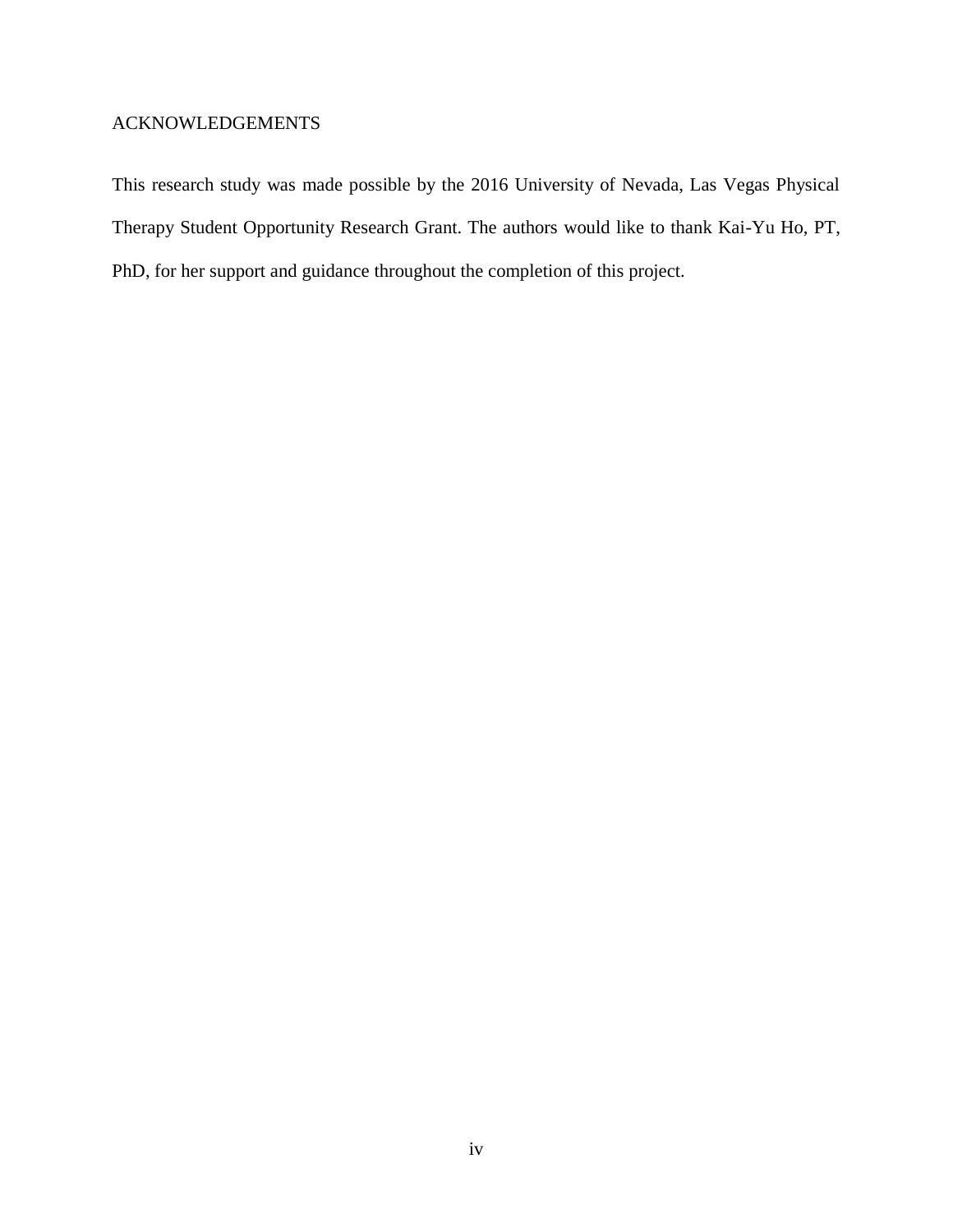# <span id="page-6-0"></span>TABLE OF CONTENTS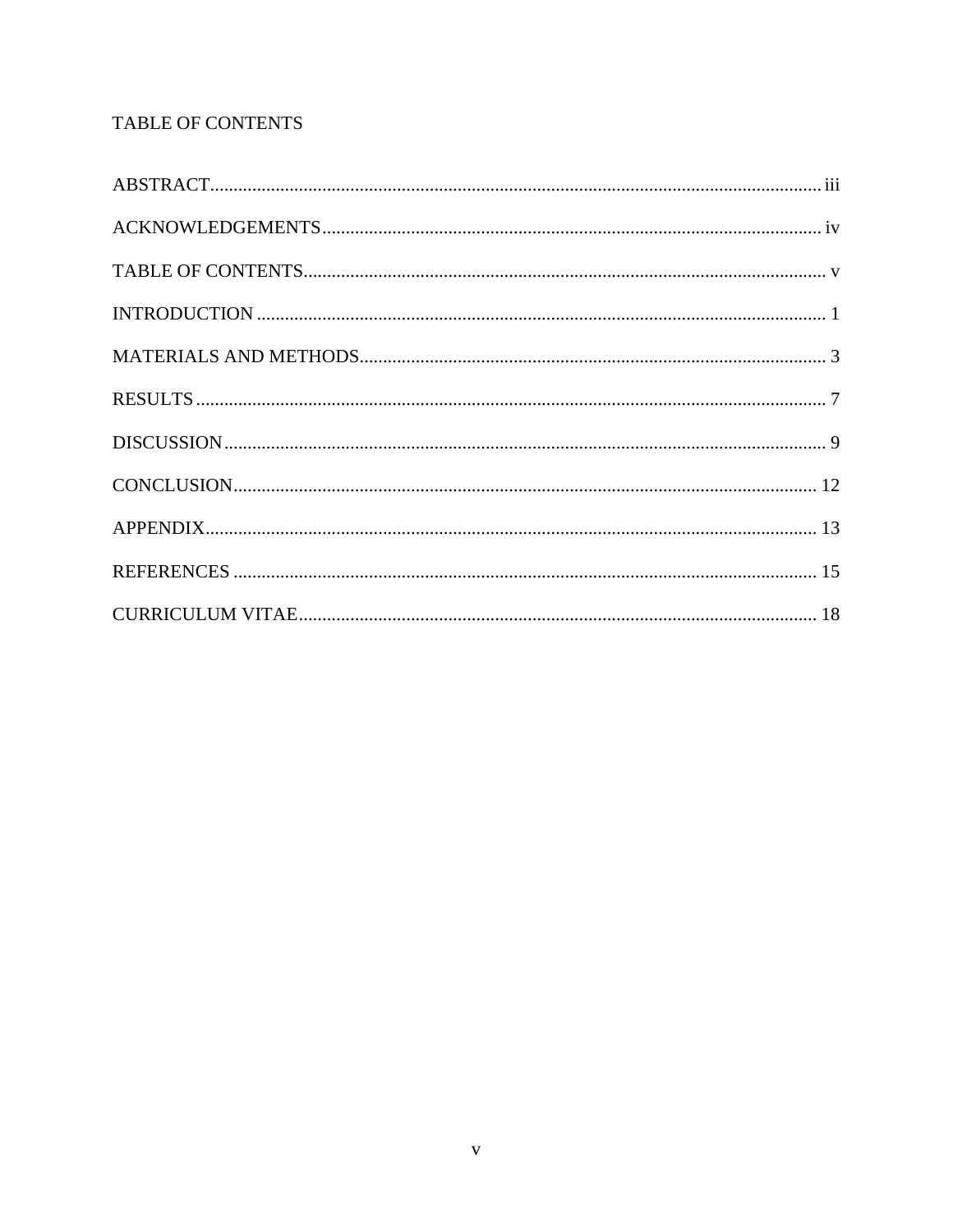#### <span id="page-7-0"></span>INTRODUCTION

Patellofemoral pain (PFP) is the most common running overuse injury [\(Taunton et al., 2002\)](#page-22-0), and accounts for 25% of all knee injuries treated in orthopedic clinics [\(Baquie & Brukner, 1997;](#page-21-1) [Devereaux & Lachmann, 1984\)](#page-21-2). In runners, the classic symptom of PFP is retropatellar pain that is aggravated by elevated patellofemoral joint (PFJ) stress, likely due to accumulations of extracellular fluid within the patella as the result of bone stress injuries (Ho, Hu, Colletti,  $\&$ [Powers, 2014\)](#page-21-3). PFJ stress is defined as PFJ reaction force per contact area [\(Heino Brechter &](#page-21-4)  [Powers, 2002\)](#page-21-4). Thus, an increase in PFJ stress is caused by 1) reduced contact areas and/or 2) increases in PFJ reaction forces as the result of increased knee flexion angle and/or elevated knee extensor moment due to an upright trunk posture or a higher ground reaction force [\(Heino Brechter](#page-21-4)  [& Powers, 2002;](#page-21-4) [Ho, Blanchette, & Powers, 2012;](#page-21-5) [Teng & Powers, 2014;](#page-23-0) [Ward & Powers, 2004](#page-23-1)  ). For instance, increased ground reaction forces or trunk extension angle during running can result in elevated knee extensor moment given that knee extensor moment is estimated as the product of ground reaction force and knee moment arm (i.e., perpendicular distance from the knee joint axis to the ground reaction force) in the sagittal plane. As such, when one runs with a more upright trunk posture, the posteriorly shifted ground reaction force increasesthe knee moment arm, thereby elevating the knee extensor moment [\(Teng & Powers, 2014\)](#page-23-0).

It has been reported that cross country runners experienced a high incidence of PFP [\(Luedke,](#page-22-1)  [Heiderscheit, Williams, & Rauh, 2015\)](#page-22-1), likely due to the fact that their training and competition regime involves running on various gradients (uphill and downhill). It has been observed that runners utilize different biomechanical features during uphill and downhill running. Specifically, a more extended trunk posture [\(Levine, Colston, Whittle, Pharo, & Marcellin-Little, 2007\)](#page-22-2) and greater peak landing vertical ground reaction forces is found during downhill running [\(Gottschall](#page-21-6)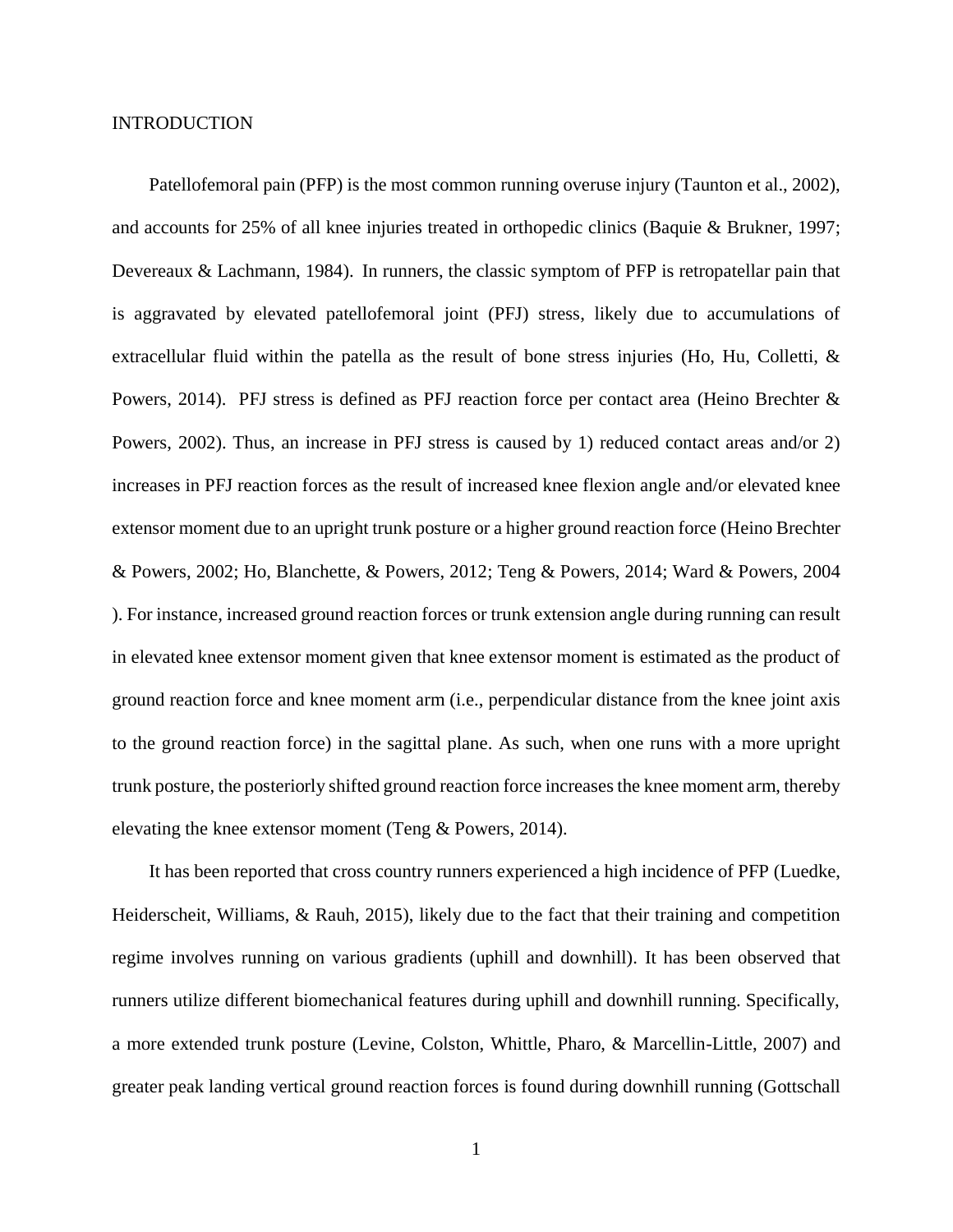[& Kram, 2005\)](#page-21-6). On the contrary, a more flexed trunk posture [\(Levine et al., 2007\)](#page-22-2) and a smaller peak landing vertical ground reaction force is often adopted in runners during uphill running [\(Gottschall & Kram, 2005\)](#page-21-6). The effects of altering trunk postures during running on PFJ stress have been studied by Teng and Powers [\(2014\)](#page-23-0). Their study reveals that a decrease in peak PFJ stress of 6% was associated with an average increase of 6.8° in trunk flexion. They further report that a 3.3° increase in trunk extension was associated with a 7.4% increase in PFJ stress. Additionally, altered PFJ stress profiles in altered trunk positions is driven primarily by a change in PFJ reaction force, given that the changes in PFJ contact area were minimal [\(Teng & Powers,](#page-23-0)  [2014\)](#page-23-0).

As runners exhibit altered trunk flexion angles and vertical ground reaction forces during downhill/uphill running, the PFJ kinetic profile may be different when they run uphill or downhill. To date, however, the effects of uphill/downhill running on PFJ stress have not been quantified. The primary purpose of this study was to compare peak PFJ stress among level, uphill, and downhill running. The secondary purpose was to determine the contributing factors that lead to altered peak PFJ stress during these three conditions. We hypothesized that peak PFJ stress would be greatest during downhill running due to increased PFJ reaction force resulting from reduced trunk flexion angle and/or increased vertical ground reaction forces. The peak PFJ stress was hypothesized to be smallest during uphill running because of reduced PFJ reaction force resulting from increased trunk flexion angle and/or decreased vertical ground reaction forces.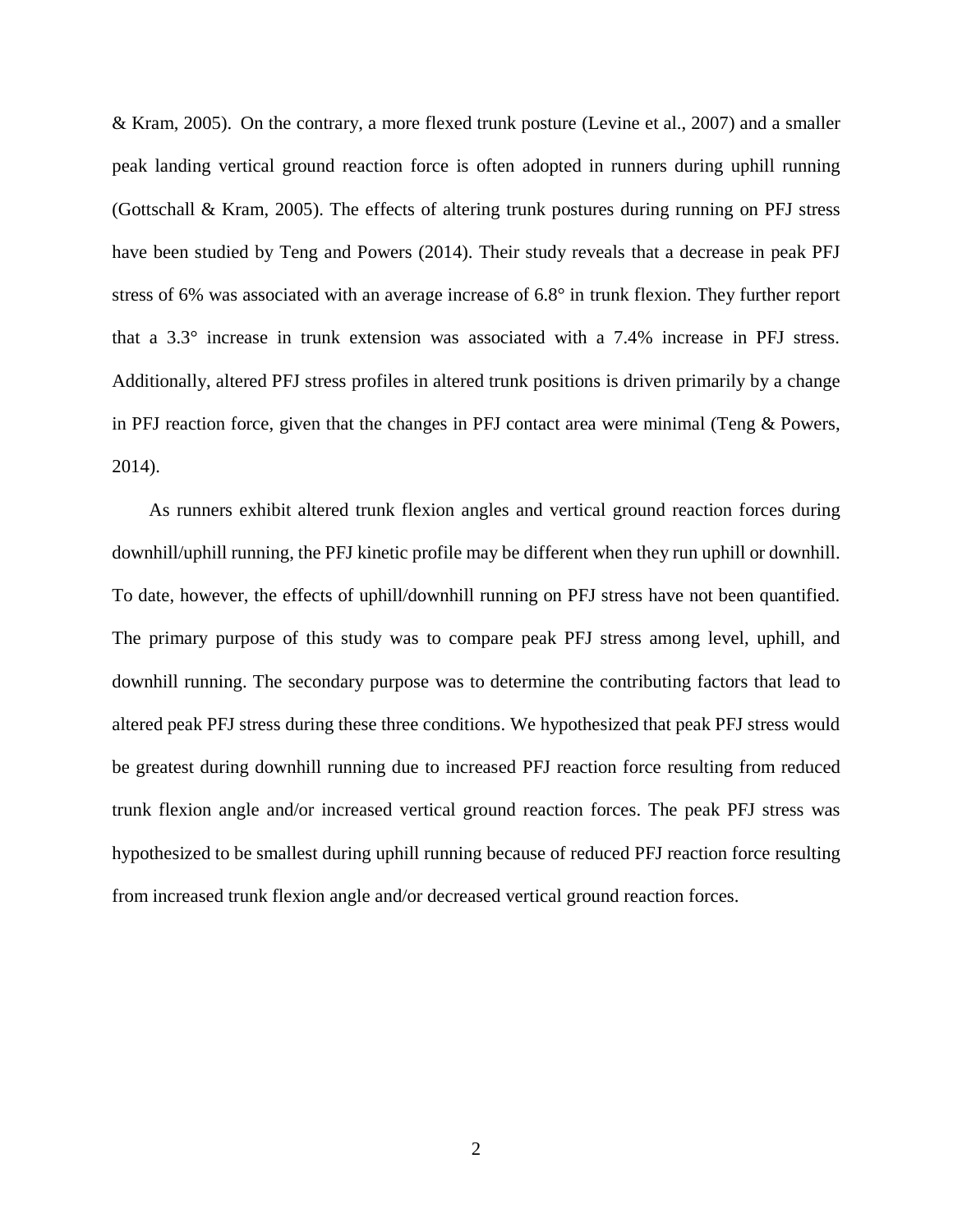#### <span id="page-9-0"></span>MATERIALS AND METHODS

#### **Participants**

Twenty recreational runners (10 males and 10 females) between the ages of 21 and 40 years were recruited in this study. The data from an existing study were used to estimate the sample size for detecting changes in PFJ stress between running with different trunk postures [\(Teng & Powers,](#page-23-0)  [2014\)](#page-23-0). With 95% power, and an  $\alpha$  level of 0.05, the analysis estimated that 15 individuals would be needed to detect a significant change in PFJ stress between running conditions. However, due to the novelty of this research, a total of 20 participants were recruited. Participants were considered recreational runners if they ran at least 6 miles (approximately 9.7 km) per week for the last 6 months [\(Ho et al., 2014\)](#page-21-3). Participants were excluded from the study if they had a lower extremity injury or surgery in the past 6 months and if they were pregnant, or thought they were pregnant. Prior to participation, all subjects were informed of the nature of the study and signed a consent form approved by the University of Nevada, Las Vegas, Biomedical Institutional Review Board. The average age, height, weight, and running distance per week of this cohort were  $24.9 \pm$ 2.4 years,  $1.70 \pm 0.07$  m,  $67.0 \pm 9.7$  kg, and  $13.8 \pm 5.6$  km, respectively.

#### **Instrumentation**

A 12-camera motion analysis system (Vicon, Oxford Metrics Ltd., Oxford, UK) was used to capture kinematic data of lower extremity and trunk at 250 Hz. Ground reaction forces were collected at a rate of 2000 Hz using force plates instrumented in a dual-belt treadmill (Fully Instrumented Treadmill, Bertec Corp., Columbus, OH, USA).

## **Procedures**

Participants were tested in one session under three different treadmill running conditions: level, uphill, and downhill at a standardized speed of 2.3 m/s. Each participant started with 0°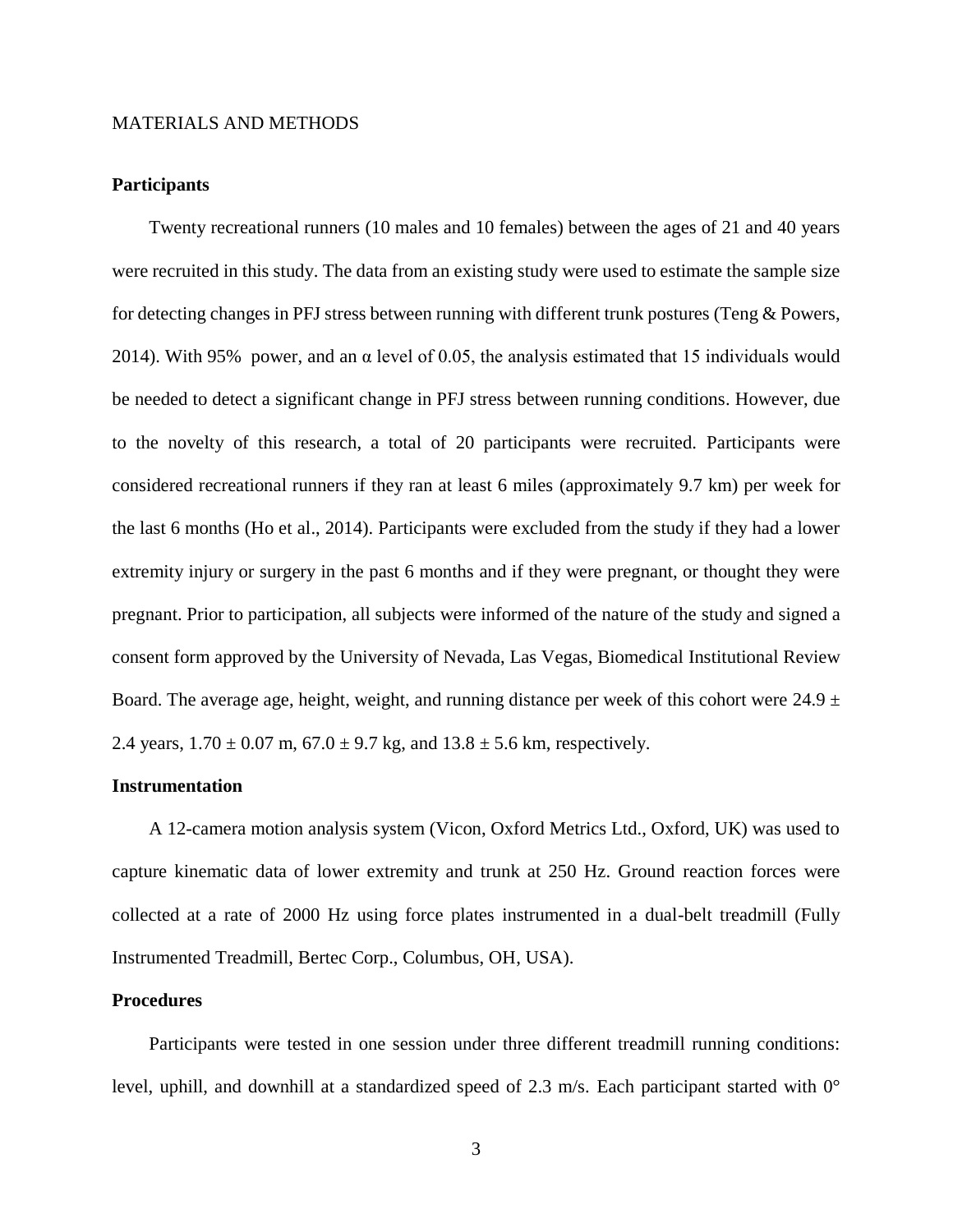inclination (level condition), followed by  $6^\circ$  incline (uphill condition) or  $6^\circ$  decline (downhill condition). The order of the uphill and downhill conditions was alternated. The speed of 2.3 m/s was chosen as it is considered as a comfortable speed that most runners can achieve [\(Watkins,](#page-23-2)  [2017\)](#page-23-2). Six degrees of slope resembles a common gradient observed in daily outdoor activities [\(Abe](#page-21-7)  [et al., 2011\)](#page-21-7).

Prior to the running testing, reflective markers were placed on the following anatomical landmarks: the 1st and 5th metatarsal heads, medial and lateral malleoli, medial and lateral femoral epicondyles, the joint space between L5–S1 and bilaterally over the greater trochanters, iliac crests, anterior superior iliac spines (ASIS), acromions, and posterior superior iliac spines (PSIS) [\(Lee,](#page-22-3)  [Gillis, Ibarra, Oldroyd, & Zane, 2017\)](#page-22-3). In addition, clusters of rigid reflective tracking markers were placed on the posterior trunk, as well as the lateral surfaces of each participant's thigh, lower leg, and heel counter of the shoe [\(Lee et al., 2017\)](#page-22-3). After obtaining a static calibration trial, all anatomical markers (with the exception of those attached to the pelvis) were removed.

Each running condition began with a warm-up in which participants ran at a self-selected warm-up speed for 5 minutes. Participants were then asked to run at 2.3 m/s, and three, 20-second trials were then collected for each running condition. The participants rested for at least 5 mins after running each given slope to allow the researchers to adjust the treadmill inclination and calibrate the motion analysis system (i.e., defining the relative position of force platform to the cameras). Extra rest time was allowed at participants' request. The resting duration was deemed reasonable as previous research has determined that significant recovery in neuromuscular function occurs within the first 1-2 minutes of rest after high-intensity dynamic exercise [\(Froyd,](#page-21-8)  [Millet, & Noakes, 2013\)](#page-21-8).

#### **Data analysis**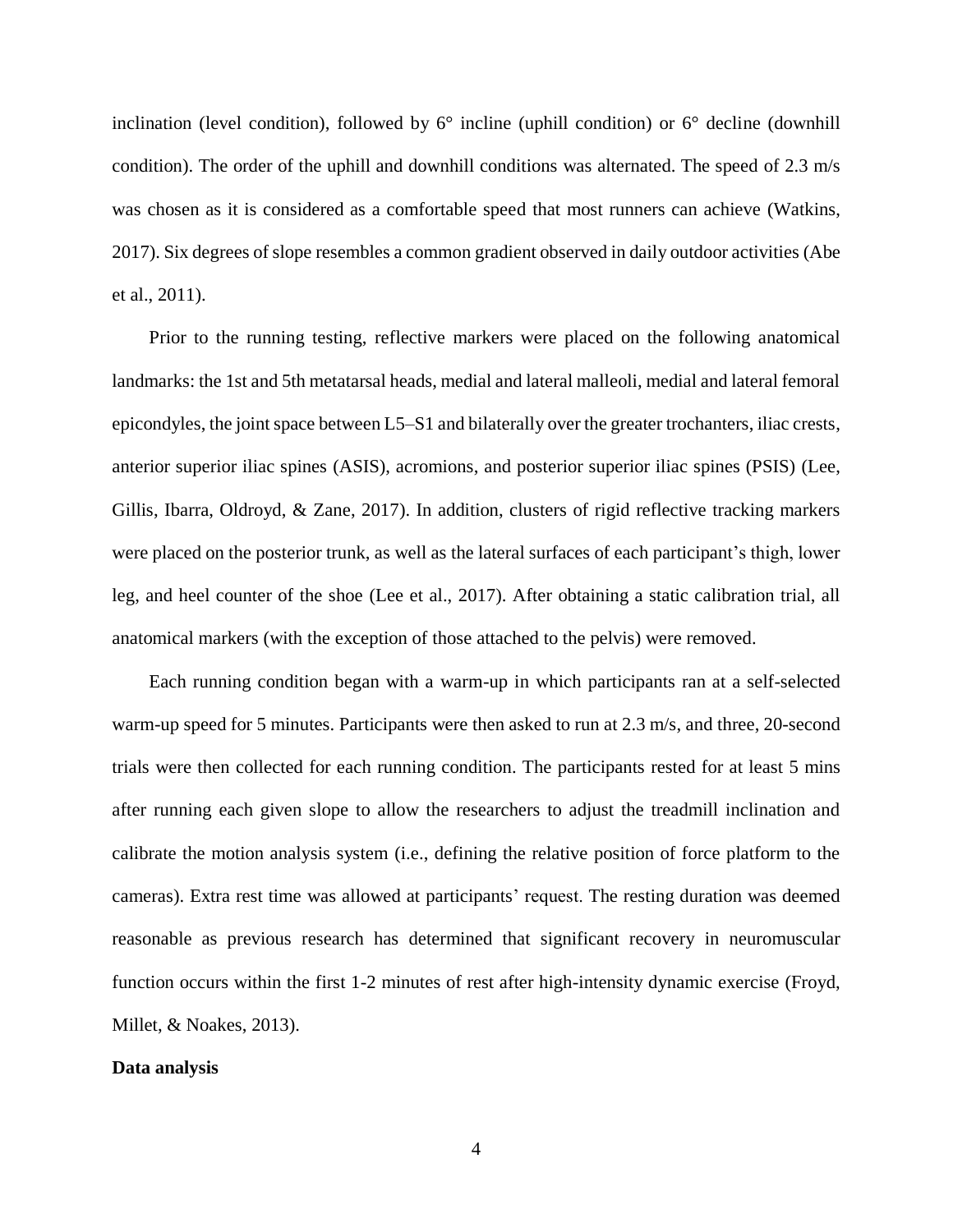Reflective markers were labeled and digitized using Vicon Nexus software (Oxford Metric Ltd., Oxford, UK). Visual 3D software (C-Motion, Rockville, MD, USA) was used to quantify sagittal plane joint motions of the knee joint. The trunk angle was calculated as the orientation of the trunk segment relative to the global coordinate system (global vertical axis) [\(Teng & Powers,](#page-23-0)  [2014\)](#page-23-0). Kinematic data were filtered using a 6 Hz Butterworth low pass filter [\(Ho et al., 2012\)](#page-21-5) and ground reaction force data were filtered using a 30 Hz Butterworth low pass filter [\(Telhan et al.,](#page-22-4)  [2010\)](#page-22-4). An inverse dynamics approach was used to determine the knee joint moment. The middle 5 strides of each 20-second trial were analyzed for all participants. Thus, a total of 15 strides were analyzed for each participant.

The knee extensor moment was then used as an input variable in a previously described PFJ model to quantify the PFJ stress [\(Heino Brechter & Powers, 2002;](#page-21-4) [Ho et al., 2012;](#page-21-5) [Ward & Powers,](#page-23-1)  [2004 \)](#page-23-1). Input variables for the model included knee flexion angle, knee extensor moment, and PFJ contact area obtained from Powers and colleagues [\(1998\)](#page-22-5). The first step of the algorithm was to compute the quadriceps force [\(Heino Brechter & Powers, 2002\)](#page-21-4). The quadriceps effective lever arm was determined for each degree of knee flexion by fitting a non-linear curve to the data reported by van Eijden and colleagues [\(1986\)](#page-23-3). Quadriceps muscle force was then obtained by dividing the knee extensor moment by the effective lever arm. The second step of the algorithm was to obtain the PFJ reaction force during running. Previous work by van Eijden and colleagues [\(1987\)](#page-23-4) presented a constant between the PFJ reaction force and the quadriceps force as a function of knee flexion angle. This constant was then multiplied by the quadriceps force to obtain the PFJ reaction force. The last step was to obtain PFJ stress. Seven discrete contact areas at each of the seven knee flexion angles (0°, 15°, 30°, 45°, 60°, 75°, and 90°) [\(Powers et al., 1998\)](#page-22-5) were used to estimate the contact areas from 0° to 90° of knee flexion using a second order polynomial curve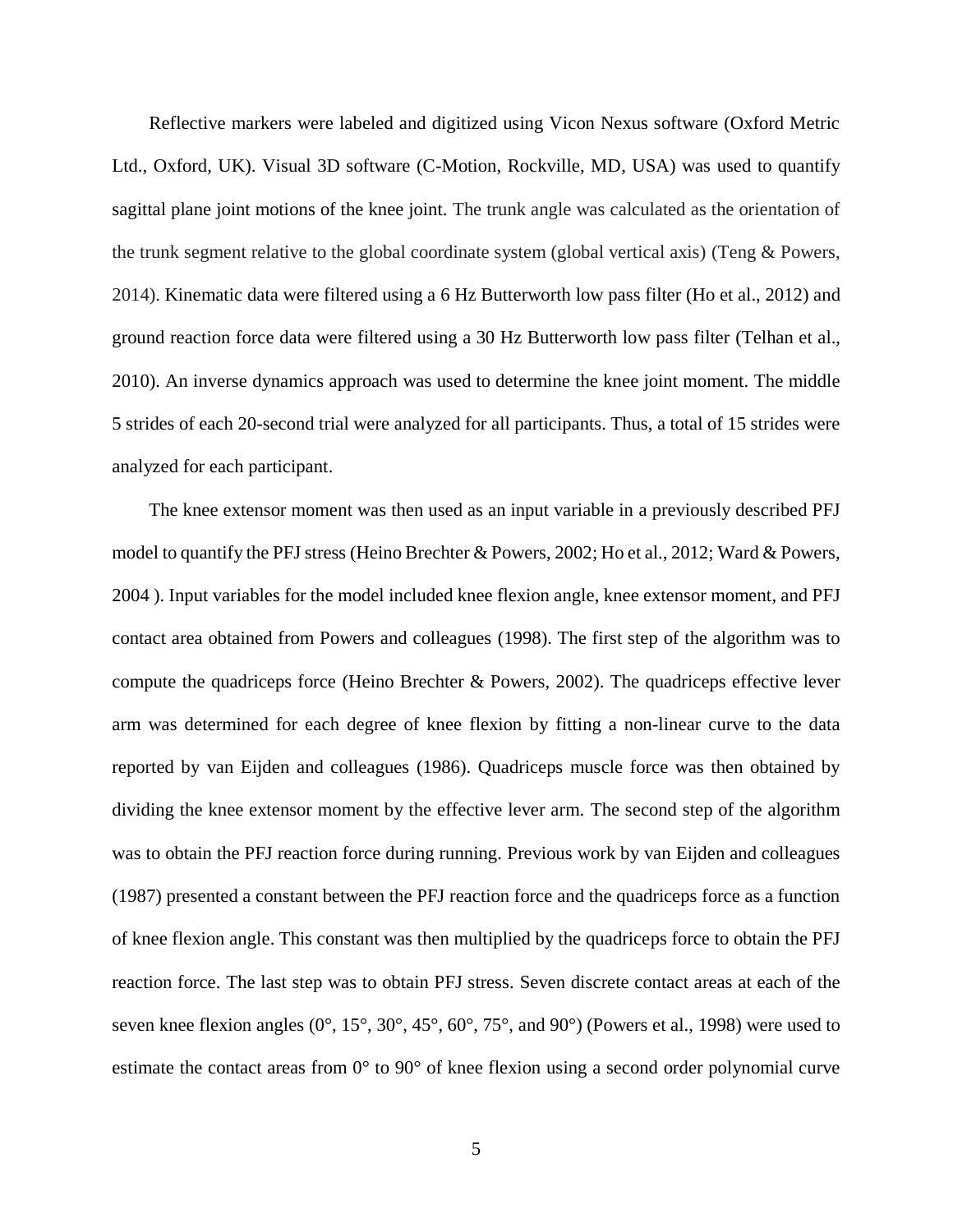fitting algorithm. PFJ stress was then obtained by dividing the PFJ reaction force by the contact area for the knee flexion angle corresponding to the PFJ reaction force value.

#### **Statistical Analyses**

The primary variable of interest was the peak PFJ stress. Secondary variables of interest included the following at the time of peak PFJ stress: PFJ reaction force, PFJ contact area, knee extensor moment, knee flexion angle, trunk flexion angle, and vertical ground reaction force. Prior to statistical analyses, all variables were assessed for normality and found to be normally distributed based on results of the Shapiro-Wilk test. The variables were compared across the three running conditions using one-way ANOVA with repeated measures. Post-hoc analyses consisting of paired t-tests with a Bonferroni adjustment were performed when there were significant differences in one-way ANOVA with repeated measures. Thus, the significant threshold for posthoc testing was reduced to  $P < 0.016$ . All statistical analyses were performed with use of SPSS 22.0 statistical software (International Business Machines Corp., Armonk, NY, USA).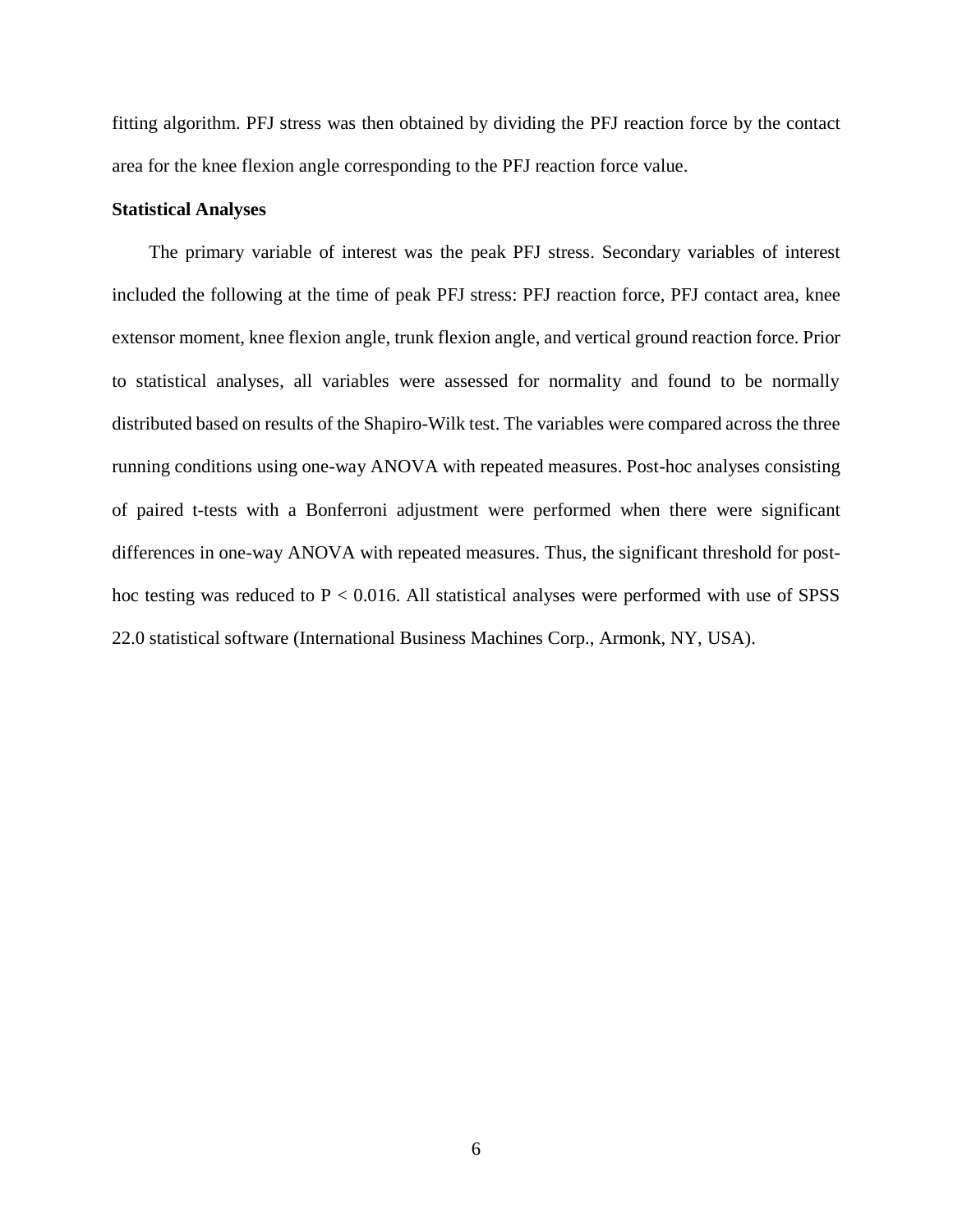#### <span id="page-13-0"></span>RESULTS

#### **Peak patellofemoral joint stress**

Across the 3 running conditions, the peak PFJ stress occurred at approximately 37% of stance phase (Figure 1). The ANOVA comparing peak PFJ stress between the 3 running conditions was significant ( $P = 0.000$ ). Post-hoc testing revealed that the peak PFJ stress during downhill running was significantly greater than both level running ( $P < 0.001$ ) and uphill running ( $P < 0.001$ ) conditions. There was no significant difference in stress between level and uphill running ( $P =$ 1.000) (Table 1).

#### **Patellofemoral joint reaction force**

The ANOVA comparing PFJ reaction force at the time of peak stress among the 3 running conditions was significant  $(P < 0.001)$ . Post-hoc testing revealed that the PFJ reaction force during downhill running was significantly greater than both the level running  $(P < 0.001)$  and uphill running ( $P < 0.001$ ) conditions. There was no significant difference in PFJ reaction force between level and uphill running  $(P = 1.000)$  (Table 1).

#### **Patellofemoral joint contact area**

The ANOVA comparing PFJ contact area at the time of peak stress among the 3 running conditions was significant ( $P < 0.001$ ). Post-hoc testing revealed that the PFJ contact area during uphill running was significantly greater than both the downhill running ( $P = 0.003$ ) and level running ( $P < 0.001$ ) conditions. There was no significant difference in PFJ contact area between level and downhill running  $(P = 0.115)$  (Table 1).

#### **Knee extensor moment**

The ANOVA comparing knee extensor moment at the time of peak stress among the 3 running conditions was significant ( $P < 0.001$ ). Post-hoc testing revealed that the knee extensor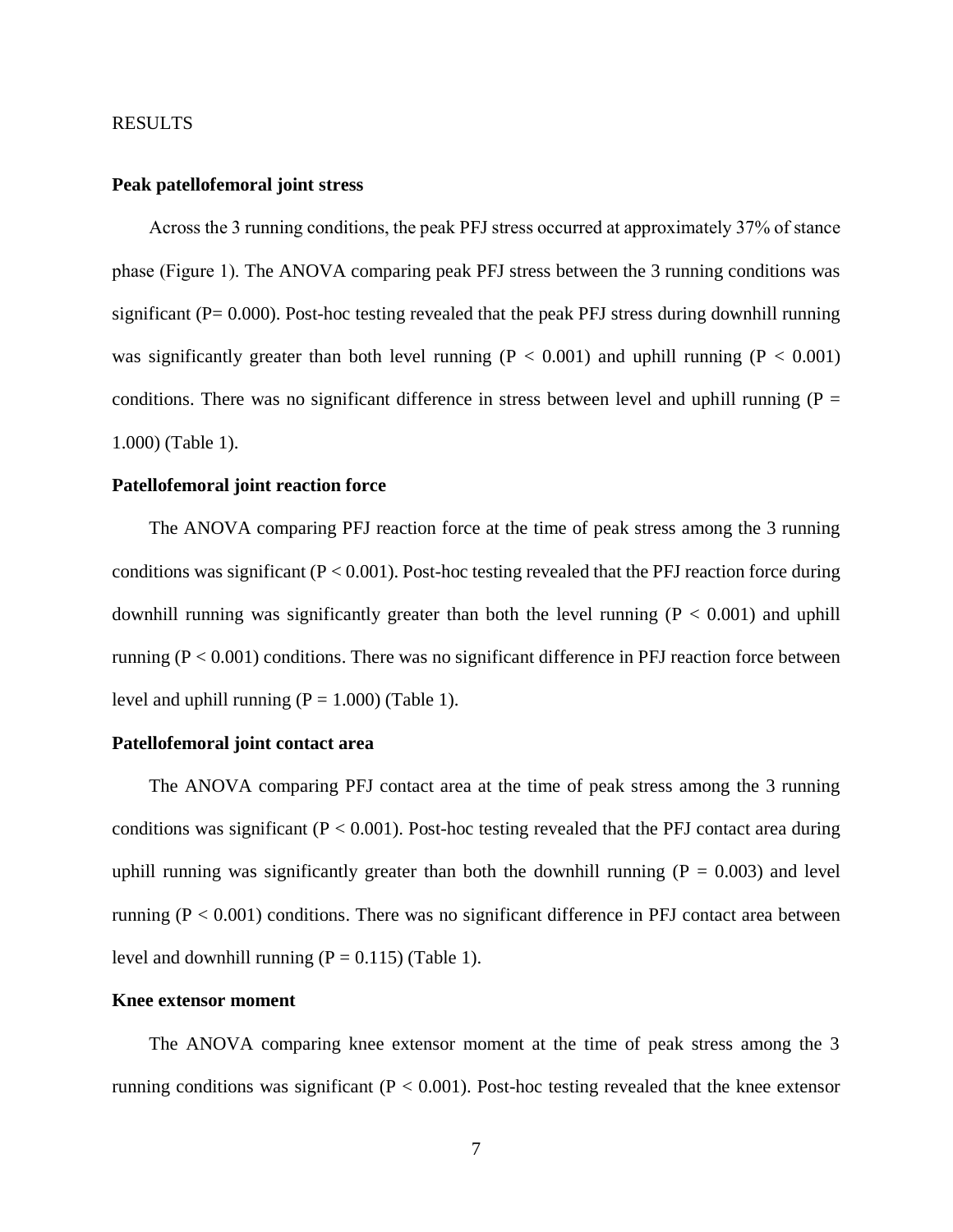moment during downhill running was significantly greater than both the level running  $(P < 0.001)$ and uphill running  $(P < 0.001)$  conditions. Additionally, knee extensor moment at the time of peak stress during level running was significantly greater when compared to the uphill running condition  $(P = 0.015)$  (Table 1).

#### **Knee flexion angle**

The ANOVA comparing knee flexion angle at the time of peak stress among the 3 running conditions was significant  $(P < 0.001)$ . Post-hoc testing revealed that the knee flexion angle during uphill running was significantly greater than both the downhill running  $(P < 0.001)$  and level running ( $P < 0.001$ ) conditions. There was no significant difference in knee flexion angle at the time of peak stress between level and downhill running  $(P = 0.227)$  (Table 1).

#### **Trunk flexion angle**

The ANOVA comparing trunk flexion angle at the time of peak stress among the 3 running conditions was significant  $(P < 0.001)$ . Post-hoc testing revealed that the trunk flexion angle during uphill running was significantly greater than both the downhill running  $(P < 0.001)$  and level running ( $P < 0.001$ ) conditions. Additionally, the trunk flexion angle at the time of peak stress during level running was significantly greater when compared to the downhill running condition (P < 0.001) (Table 1).

#### **Vertical ground reaction force**

The ANOVA comparing vertical ground reaction force at the time of peak stress among the 3 running conditions was not significant ( $P = 0.437$ ). No further post-hoc analyses were performed (Table 1).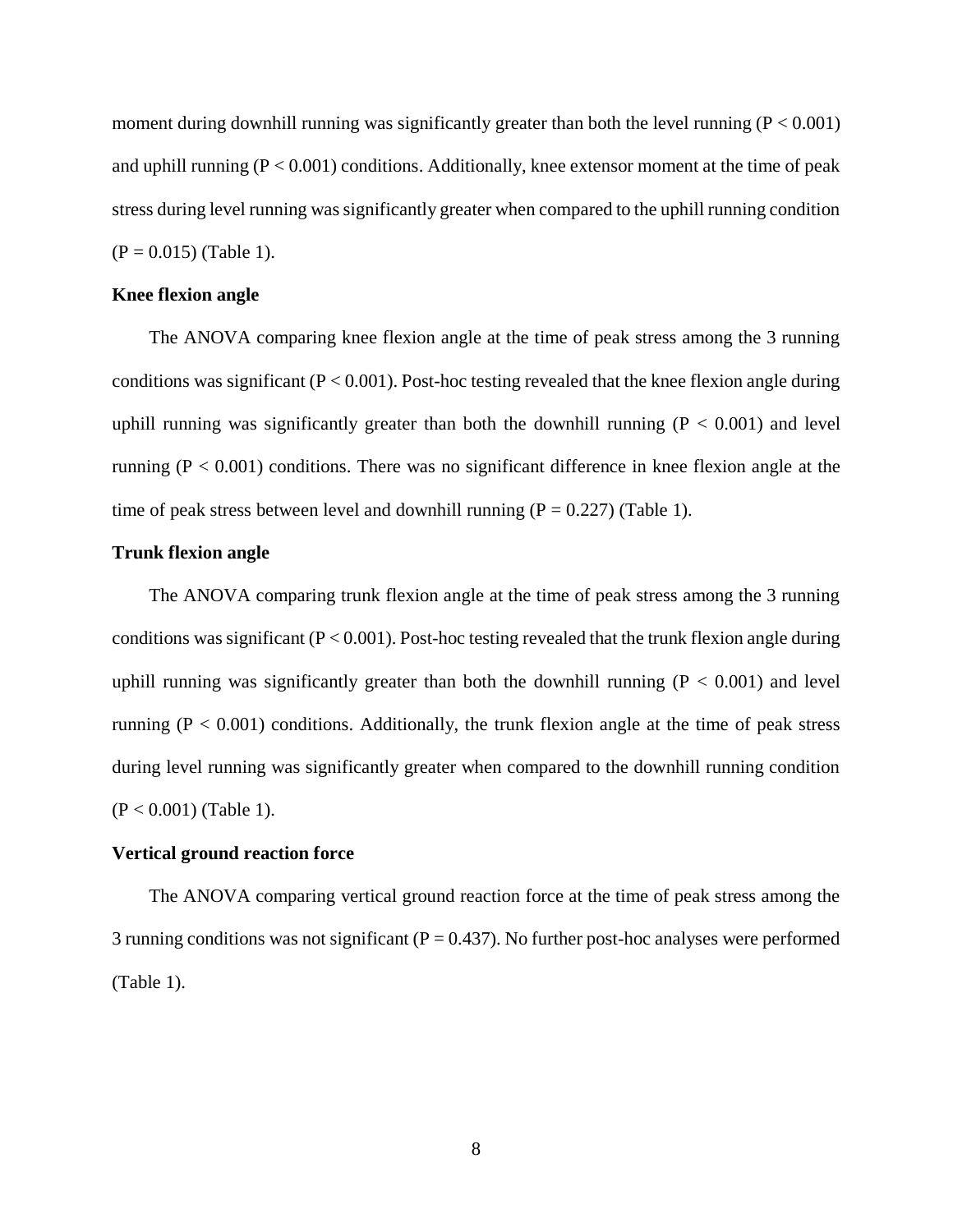#### <span id="page-15-0"></span>DISCUSSION

This is the first study assessing the effects of slopes on PFJ stress in recreational runners. The primary purpose of this study was to compare peak PFJ stress among level, uphill, and downhill running. In support of our hypothesis, peak PFJ stress is greatest while running downhill. On average, there was a significant increase (36%) in peak PFJ stress during downhill running compared to level running. However, peak PFJ stress during uphill running was not significantly different from level running.

The secondary purpose of the study was to identify the contributing factors that lead to altered peak PFJ stress during uphill and downhill running. In support of our hypothesis, our findings suggested that increased peak PFJ stress observed in downhill running was the result of increased PFJ reaction force with no significant change in PFJ contact area. The increase in PFJ reaction force while running downhill was mainly caused by greater knee extensor moment due to decreased trunk flexion angle. Our data showed that PFJ stress during uphill running was not significantly different from level running. The similar PFJ stress observed in uphill and level running was primarily driven by similarities in PFJ reaction forces. Despite an increase in knee flexion angle, PFJ reaction force remained the same due to a proportional decrease in knee extensor moment resulting from increased trunk flexion angle. Additionally, the change in PFJ contact area between the uphill and level running conditions was minimal (less than 2.3%). Although the increase in PFJ contact area during uphill running was statistically significant when compared to the level condition, the magnitude of the change likely had little effect on PFJ stress.

In agreement with the suggestions by Teng and Powers [\(2014\)](#page-23-0), we found that altered PFJ stress at different gradients was primarily driven by PFJ reaction force during running, rather than PFJ contact area. During downhill running, the observed increase in PFJ stress with an upright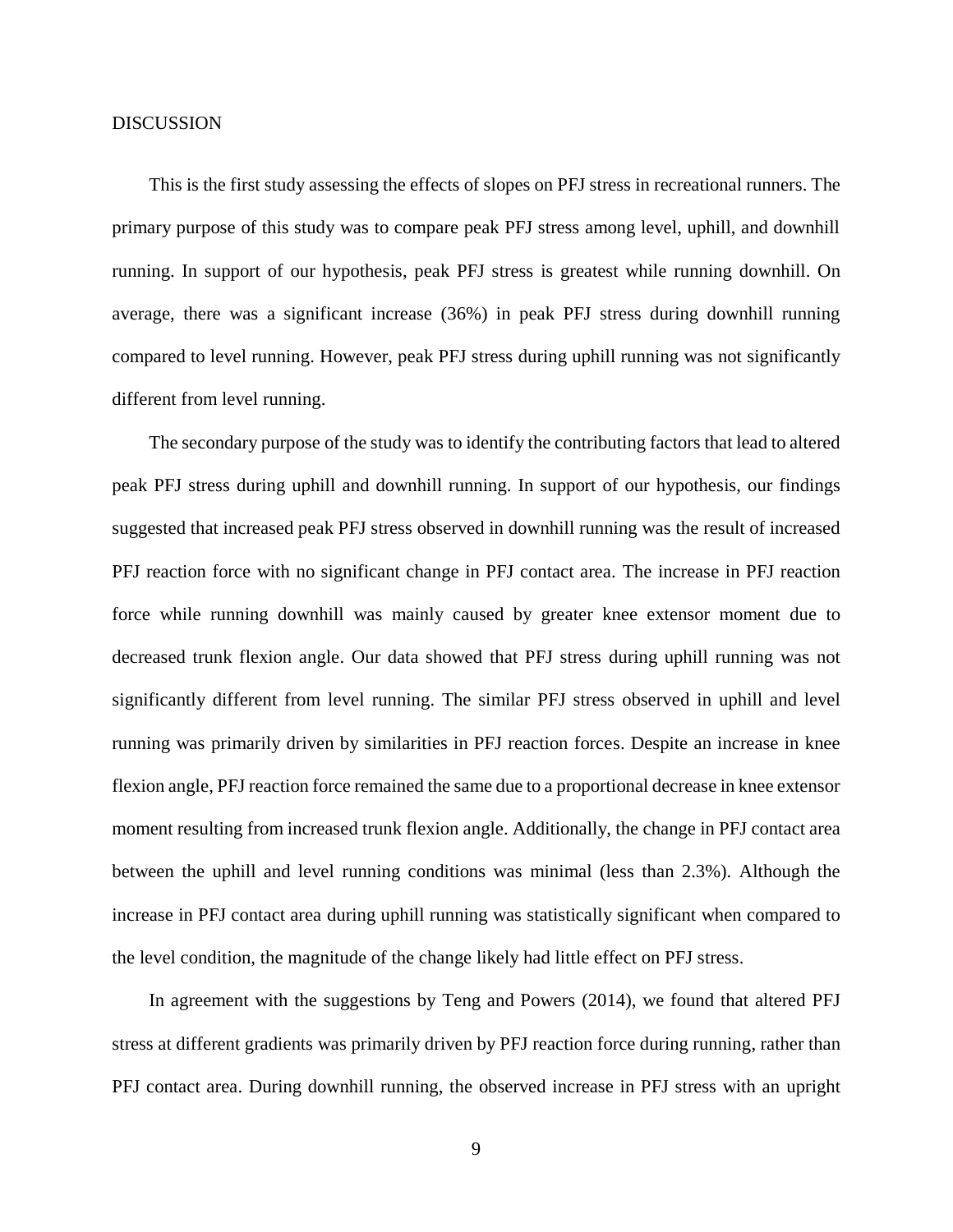trunk posture was consistent with results reported by Teng and Powers [\(2014\)](#page-23-0). Our study found increased PFJ stress with a reduced trunk flexion angle of 13° during downhill running when compared to level running. The reduced trunk flexion angle during downhill running elevated PFJ reaction force by 37%. However, unlike the data reported by Teng and Powers [\(2014\)](#page-23-0), our study did not find a decrease in PFJ stress with a flexed trunk posture. Despite an 8° increase in trunk flexion angle during uphill running, our results did not exhibit a significant difference in PFJ stress between level and uphill running. It is speculated that the potential reduction effect of increased trunk flexion angle on PFJ reaction force was counterbalanced by a higher increase in knee flexion angle during uphill running observed in the current study. Specifically, we found an 10% increase in knee flexion angle with uphill running whereas Teng and Powers reported only a 2% increase in knee flexion angle with flexed-trunk running when compared to the control condition (level running in our study and self-selected trunk posture in Teng and Powers' work [\(Teng & Powers,](#page-23-0)  [2014\)](#page-23-0)).

Our data showed that the vertical ground reaction force at the time of peak PFJ stress was not significantly different among the uphill, level, and downhill conditions. These findings were not consistent with the data reported by Gottschall and Kram [\(2005\)](#page-21-6) When compared to level running, they found that the impact vertical ground reaction force was higher during downhill running and was smaller during uphill running. However, these differences can likely be attributed to the focus of investigation. The peak impact vertical ground reaction force occurs much earlier during landing (approximately 25% of stance phase [\(Gottschall & Kram, 2005\)](#page-21-6)), whereas peak PFJ stress observed in our study occurs at approximately 37% of stance phase. Although the vertical ground reaction force differs at the peak impact, the knee lever arm is small at that time point. As a result, the changes in the impact vertical ground reaction force may not be as relevant for peak PFJ stress.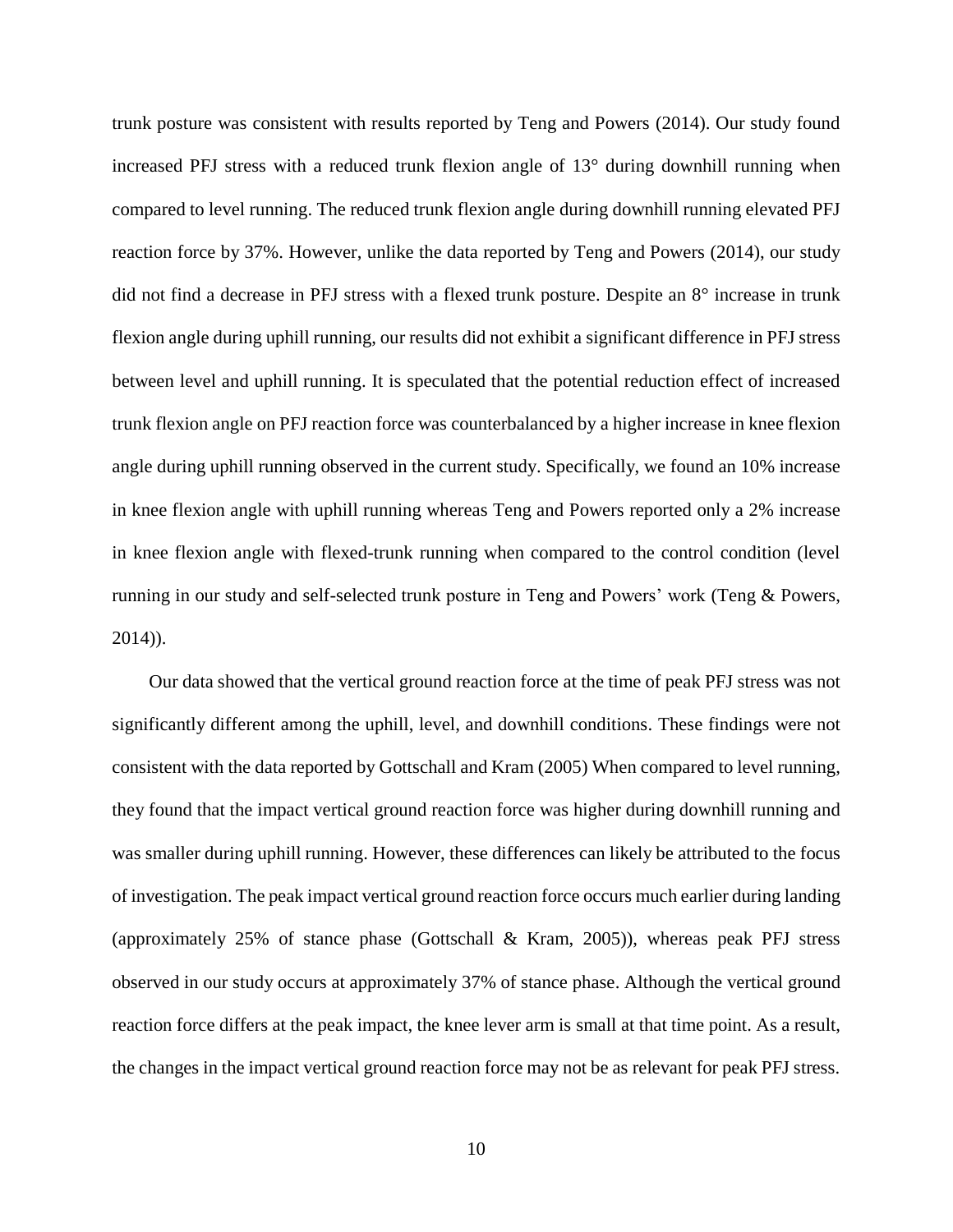The present study has several limitations that should be recognized. First, as we aimed to evaluate the effects of slope running on PFJ stress, all participants were instructed to run at a standardized speed across all conditions. This may affect their ability to alter biomechanics in response to changed gradients as it is reported that runners tend to reduce their running speed on uphill gradients and increase their running speed on downhill gradients [\(Townshend, Worringham,](#page-23-5)  [& Stewart, 2010\)](#page-23-5). Such changes may have an effect on ground reaction forces and running mechanics [\(Nilsson & Thorstensson, 1989\)](#page-22-6). Another limitation is that the order of testing conditions was not completely randomized. As running on a level surface is considered as a more natural condition that most runners are familiar with, we only controlled for the order of uphill and downhill conditions to ensure the sequence effect was minimized. Third, as our study only examined healthy individuals, caution should be used when applying these results to injured running populations. It has been shown that persons with PFP exhibit less contact area compared to pain-free controls [\(Salsich & Perman, 2007\)](#page-22-7), which may result in greater PFJ stress as compared to our current findings. Additionally, the PFJ model utilized in this study has not been validated against a gold standard (e.g., cadaveric model), thus the absolute PFJ stress values should be viewed with caution. Nevertheless, this work provides basic understanding of the effects of slopes on PFJ mechanics.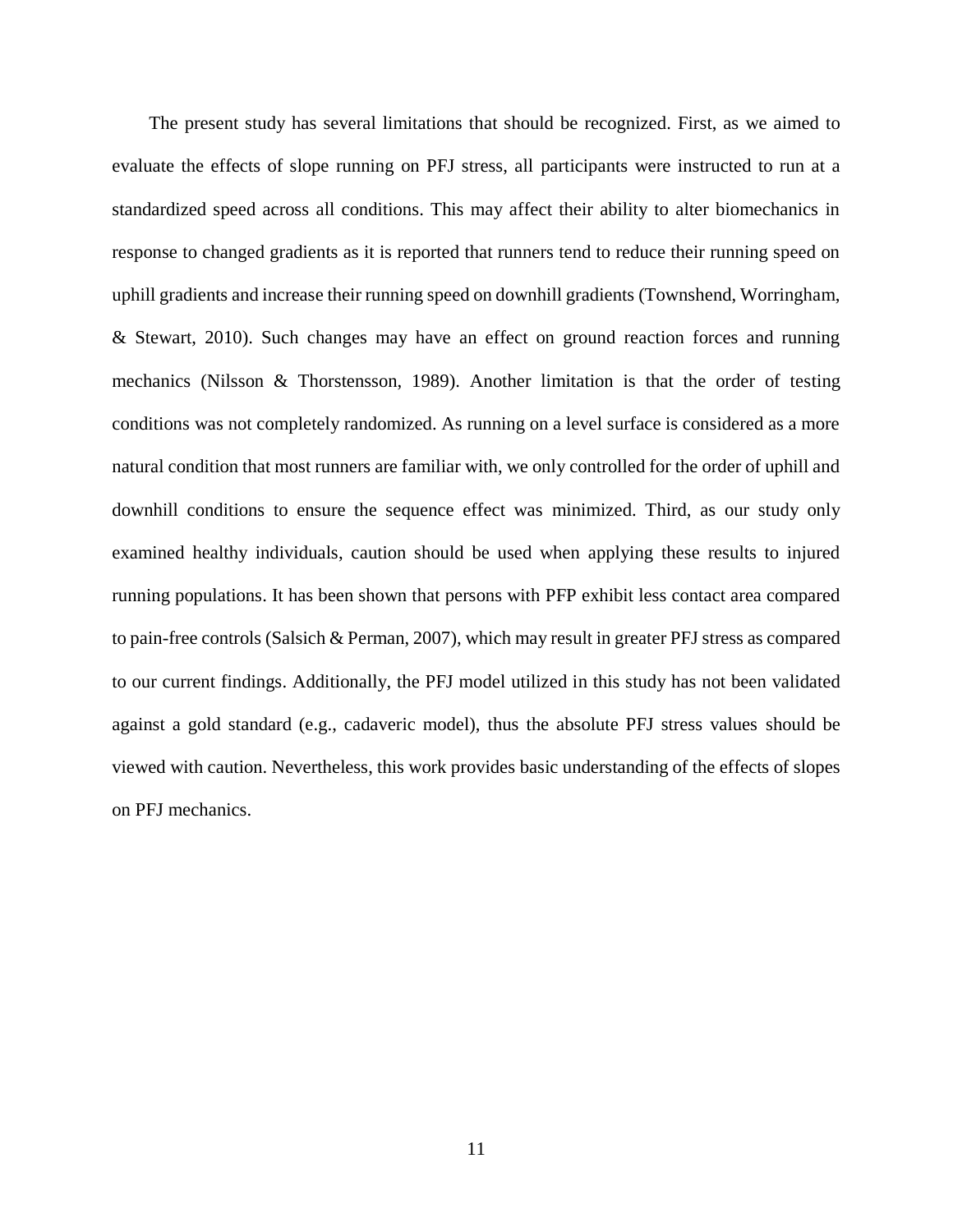# <span id="page-18-0"></span>**CONCLUSION**

In conclusion, our study demonstrated that downhill running resulted in an increase in peak PFJ stress as compared to level and uphill running when running at the same speed. The higher PFJ stress observed during downhill running was driven by an increase in PFJ reaction force as the result of elevated knee extensor moment and decreased trunk flexion angle. Compared to level running, uphill running caused no changes in peak PFJ stress due to similar levels of PFJ reaction force and minimal differences in PFJ contact area between the two conditions. As downhill running increases peak PFJ stress when compared to level and uphill running, alterations in running slope should be considered when treating runners with PFP.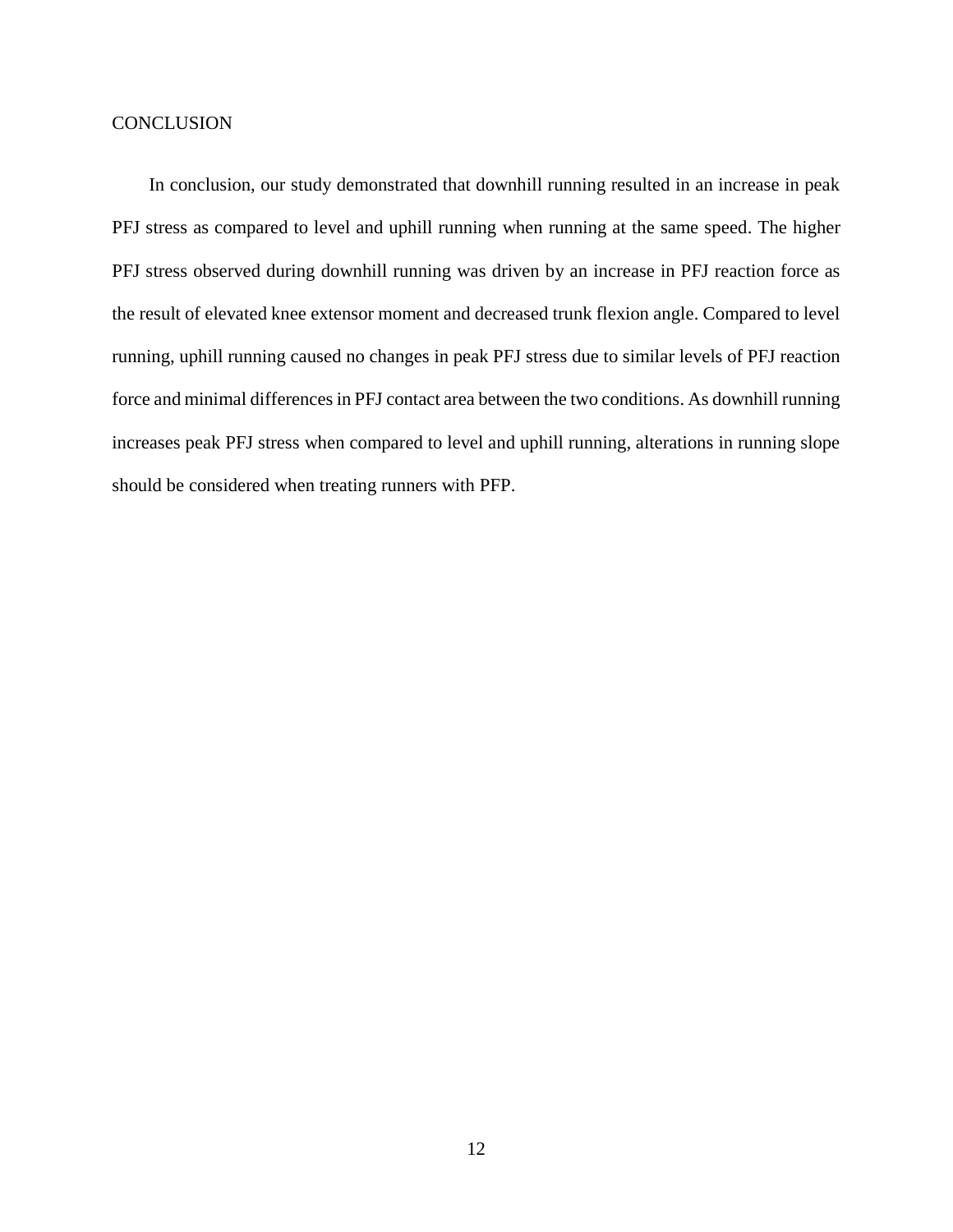# <span id="page-19-0"></span>**Table 1.**

Comparison of variables of interest during uphill, level, and downhill running conditions.  $Mean \pm SD$ 

|                                                                                                      | <b>Uphill</b>                                  | <b>Level</b>                         | <b>Downhill</b>                     | P value of<br><b>ANOVA</b> |
|------------------------------------------------------------------------------------------------------|------------------------------------------------|--------------------------------------|-------------------------------------|----------------------------|
| Peak patellofemoral joint $11.6 \pm 3.6^{\ddagger}$<br>stress (MPa)                                  |                                                | $11.7 \pm 3.4^{\ddagger}$            | $15.9 \pm 4.1$ <sup>*†</sup>        | < 0.001                    |
| Patellofemoral<br>reaction force at the time<br>of peak stress $(N/kg)$                              | <b>joint</b> $40.2 \pm 9.7^{\ddagger}$         | $40.0 \pm 9.5^{\ddagger}$            | $54.7 \pm 11.2$ <sup>*†</sup>       | < 0.001                    |
| <b>Patellofemoral</b><br>contact area at the time of<br>peak stress $(mm^2)$                         | <b>joint</b> $234.8 \pm 4.8^{\dagger\ddagger}$ |                                      | $229.6 \pm 7.8^*$ $231.0 \pm 6.5^*$ | < 0.001                    |
| <b>Knee extensor moment at</b> $1.8 \pm 0.3^{\dagger\ddagger}$<br>the time of peak stress<br>(Nm/kg) |                                                | $1.9 \pm 0.3^{*}$                    | $2.6 \pm 0.3^{*}$                   | < 0.001                    |
| <b>Knee flexion angle at the</b> $47.1 \pm 5.6^{\dagger\ddagger}$<br>time of peak stress $(°)$       |                                                | $42.8 \pm 5.8^*$ $43.7 \pm 5.4^*$    |                                     | < 0.001                    |
| <b>Trunk flexion angle at the</b> $21.6 \pm 8.0$ <sup>†‡</sup><br>time of peak stress $(°)$          |                                                | $13.9 \pm 7.7^{*}$ $1.3 \pm 7.7^{*}$ |                                     | < 0.001                    |
| Ground reaction force at $20.3 \pm 1.3$<br>the time of peak stress<br>(N/kg)                         |                                                | $20.6 \pm 1.7$                       | $20.8 \pm 1.9$                      | 0.437                      |

\*Significant difference from uphill condition based on post-hoc analyses with a Bonferroni adjustment (P < 0.016) †Significant difference from level condition based on post-hoc analyses with a Bonferroni adjustment (P < 0.016) ‡ Significant difference from downhill condition based on post-hoc analyses with a Bonferroni adjustment (P < 0.016)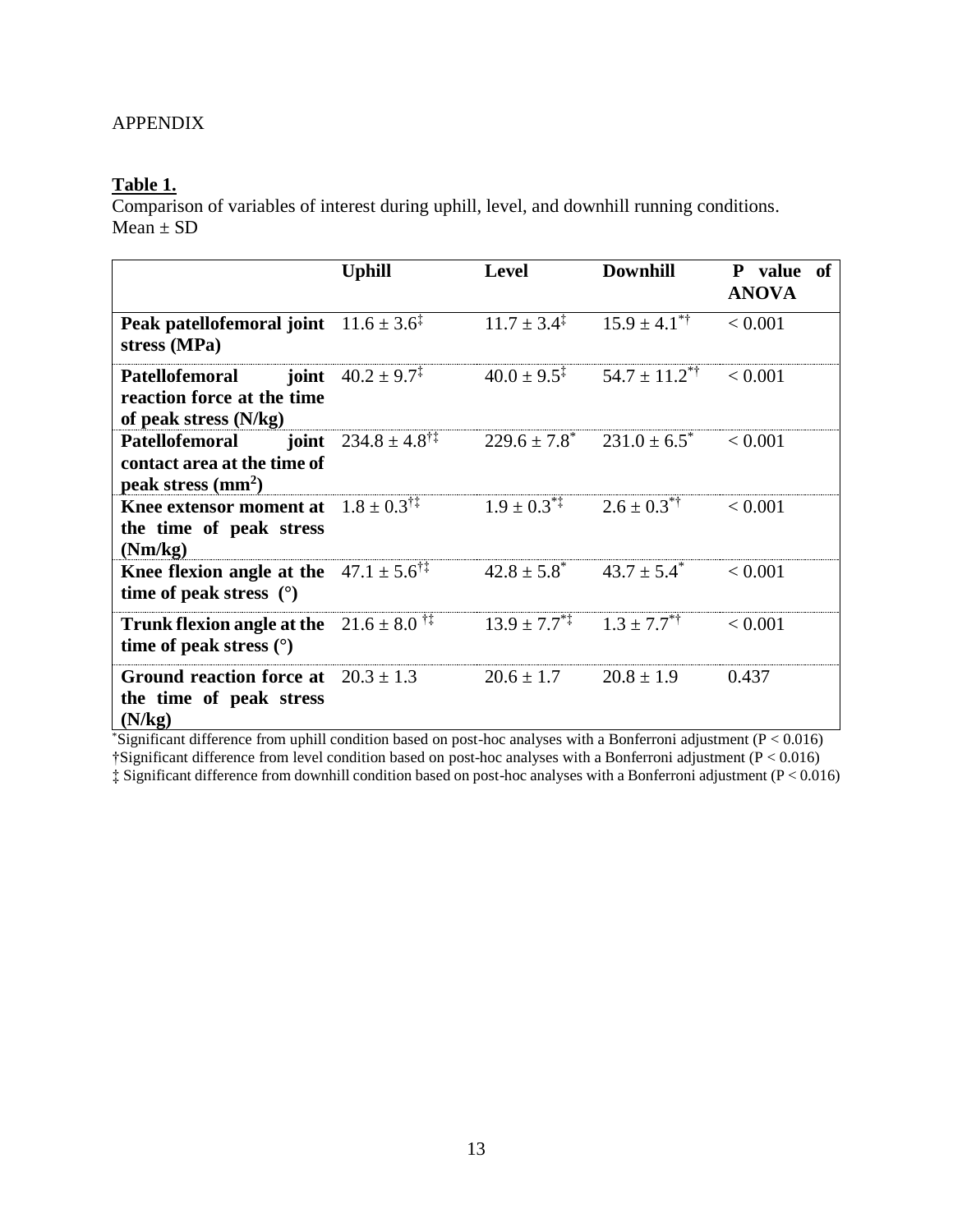# **Figure 1**.

Patellofemoral joint stress of the 3 running conditions (uphill, level, and downhill) during the stance phase. \*Significant difference from uphill condition ( $P < 0.016$ ); †Significant difference from level condition ( $P < 0.016$ );  $\ddagger$ Significant difference from downhill condition ( $P < 0.016$ ).

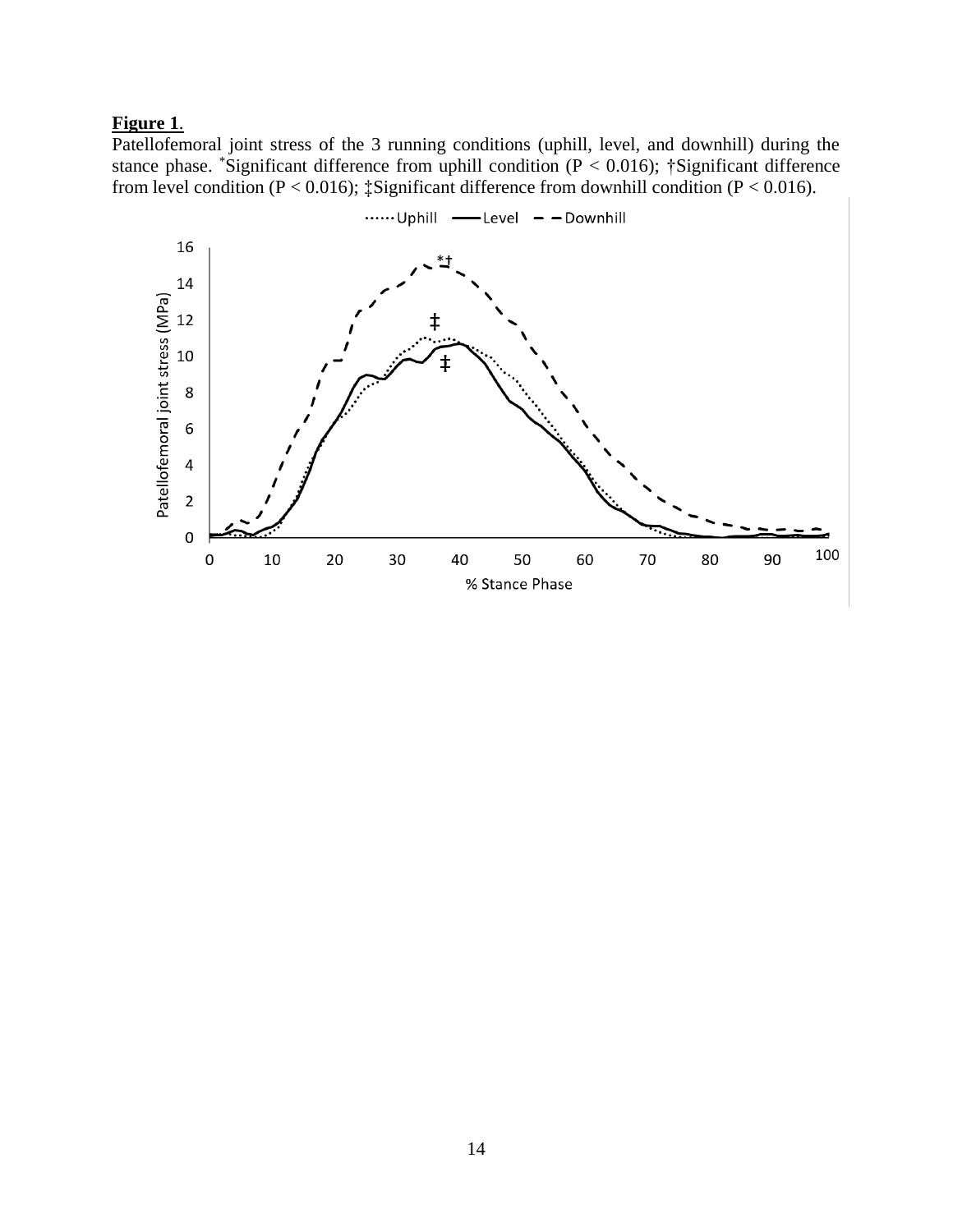- <span id="page-21-7"></span><span id="page-21-0"></span>Abe, D., Fukuoka, Y., Muraki, S., Yasukouchi, A., Sakaguchi, Y., & Niihata, S. (2011). Effects of load and gradient on energy cost of running. Journal of Physiological Anthropology, 30(4), 153-160
- <span id="page-21-1"></span>Baquie, P., & Brukner, P. (1997). Injuries presenting to an Australian sports medicine centre: a 12-month study. Clinical Journal of Sport Medicine, 7(1), 28-31
- <span id="page-21-2"></span>Devereaux, M. D., & Lachmann, S. M. (1984). Patello-femoral arthralgia in athletes attending a Sports Injury Clinic. British Journal of Sports Medicine, 18(1), 18-21
- <span id="page-21-8"></span>Froyd, C., Millet, G. Y., & Noakes, T. D. (2013). The development of peripheral fatigue and shortterm recovery during self-paced high-intensity exercise. Journal of Physiology, 591(5), 1339-1346.
- <span id="page-21-6"></span>Gottschall, J. S., & Kram, R. (2005). Ground reaction forces during downhill and uphill running. Journal of Biomechanics, 38(3), 445-452.
- <span id="page-21-4"></span>Heino Brechter, J., & Powers, C. M. (2002). Patellofemoral stress during walking in persons with and without patellofemoral pain. Medicine & Science in Sports & Exercise, 34(10), 1582- 1593
- <span id="page-21-5"></span>Ho, K. Y., Blanchette, M. G., & Powers, C. M. (2012). The influence of heel height on patellofemoral joint kinetics during walking. Gait & Posture, 36(2), 271-275.
- <span id="page-21-3"></span>Ho, K. Y., Hu, H. H., Colletti, P. M., & Powers, C. M. (2014). Running-induced patellofemoral pain fluctuates with changes in patella water content. European Journal of Sport Science, 14(6), 628-634.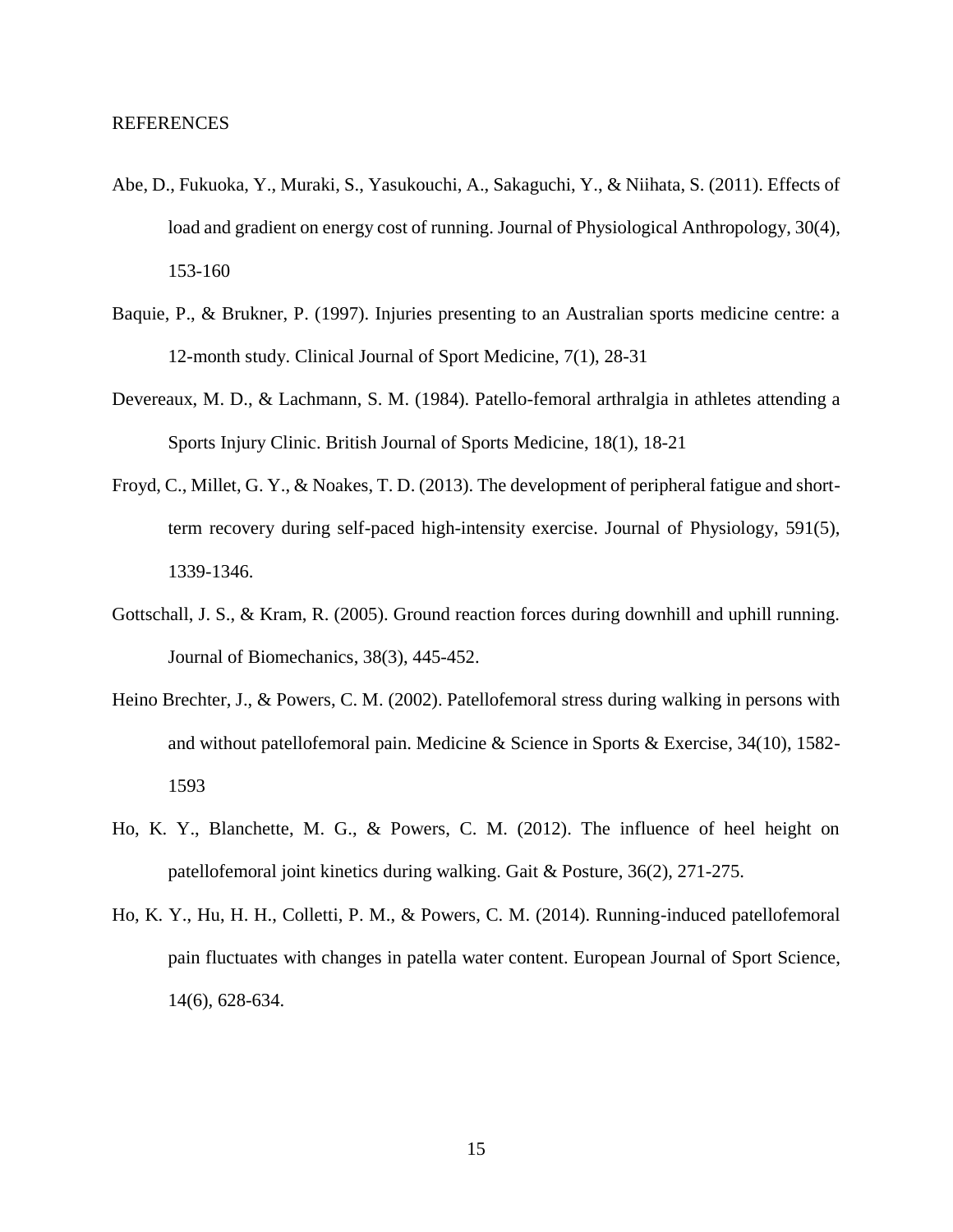- <span id="page-22-3"></span>Lee, S. P., Gillis, C., Ibarra, J. J., Oldroyd, D., & Zane, R. (2017). Heel-Raised Foot Posture Do Not Affect Trunk And Lower Extremity Biomechanics During A Barbell Back Squat In Recreational Weightlifters. Journal of Strength and Conditioning Research.
- <span id="page-22-2"></span>Levine, D., Colston, M. A., Whittle, M. W., Pharo, E. C., & Marcellin-Little, D. J. (2007). Sagittal lumbar spine position during standing, walking, and running at various gradients. Journal of Athletic Training, 42(1), 29-34
- <span id="page-22-1"></span>Luedke, L. E., Heiderscheit, B. C., Williams, D. S., & Rauh, M. J. (2015). Association of Isometric Strength of Hip and Knee Muscles with Injury Risk in High School Cross Country Runners. International Journal of Sports Physical Therapy, 10(6), 868-876
- <span id="page-22-6"></span>Nilsson, J., & Thorstensson, A. (1989). Ground reaction forces at different speeds of human walking and running. Acta Physiologica Scandinavica, 136(2), 217-227.
- <span id="page-22-5"></span>Powers, C. M., Lilley, J. C., & Lee, T. Q. (1998). The effects of axial and multi-plane loading of the extensor mechanism on the patellofemoral joint. Clinical Biomechanics, 13(8), 616- 624
- <span id="page-22-7"></span>Salsich, G. B., & Perman, W. H. (2007). Patellofemoral joint contact area is influenced by tibiofemoral rotation alignment in individuals who have patellofemoral pain. Journal of Orthopaedic & Sports Physical Therapy, 37(9), 521-528
- <span id="page-22-0"></span>Taunton, J. E., Ryan, M. B., Clement, D. B., McKenzie, D. C., Lloyd-Smith, D. R., & Zumbo, B. D. (2002). A retrospective case-control analysis of 2002 running injuries. British Journal of Sports Medicine, 36(2), 95-101
- <span id="page-22-4"></span>Telhan, G., Franz, J. R., Dicharry, J., Wilder, R. P., Riley, P. O., & Kerrigan, D. C. (2010). Lower limb joint kinetics during moderately sloped running. Journal of Athletic Training, 45(1), 16-21.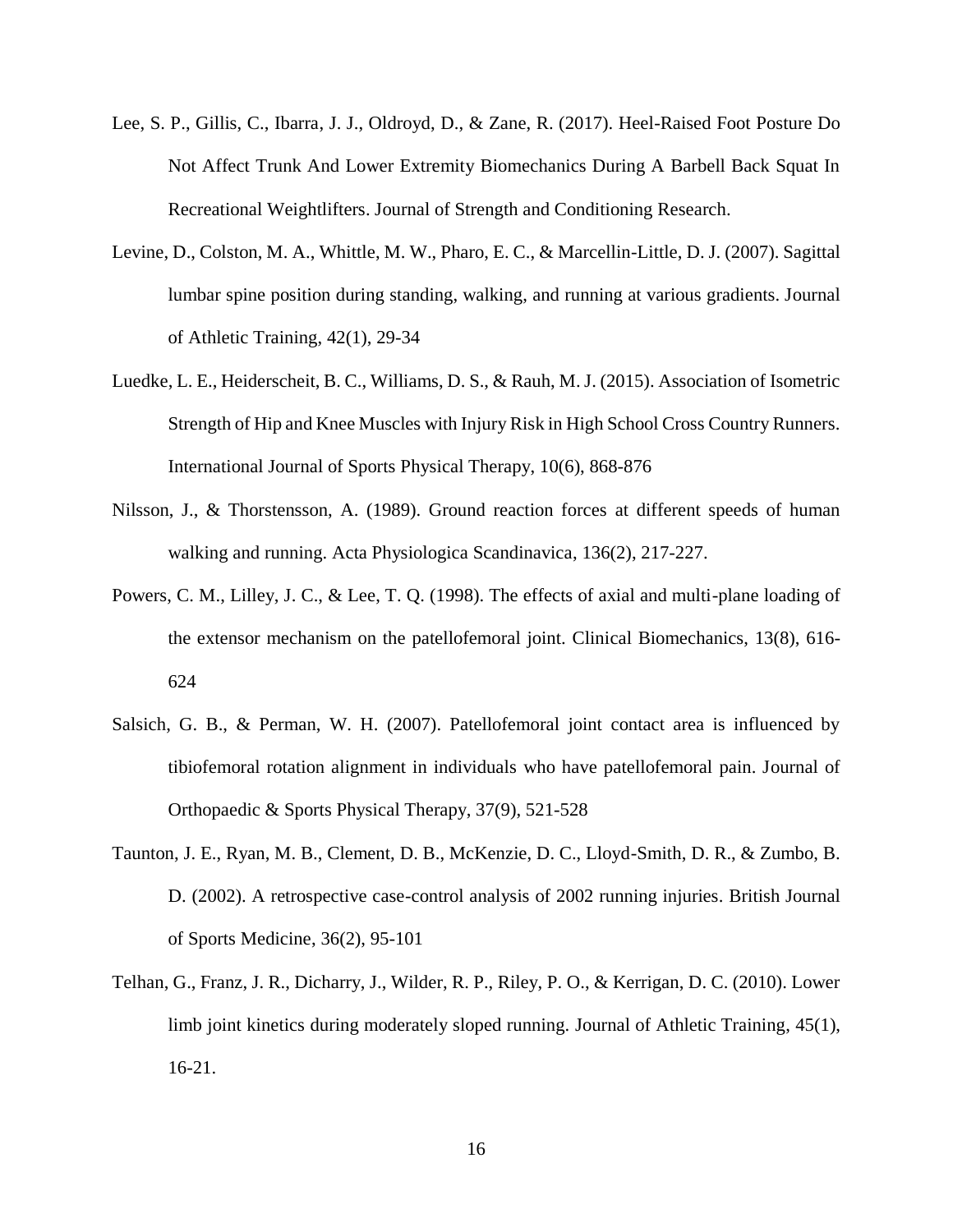- <span id="page-23-0"></span>Teng, H. L., & Powers, C. M. (2014). Sagittal plane trunk posture influences patellofemoral joint stress during running. Journal of Orthopaedic & Sports Physical Therapy, 44(10), 785-792.
- <span id="page-23-5"></span>Townshend, A. D., Worringham, C. J., & Stewart, I. B. (2010). Spontaneous pacing during overground hill running. Medicine & Science in Sports & Exercise, 42(1), 160-169.
- <span id="page-23-3"></span>van Eijden, T. M., Kouwenhoven, E., Verburg, J., & Weijs, W. A. J. A. (1986). A mathematical model of the patellofemoral joint. Journal of Biomechanics, 19(3), 219-229
- <span id="page-23-4"></span>van Eijden, T. M., Weijs, W. A., Kouwenhoven, E., & Verburg, J. (1987). Forces acting on the patella during maximal voluntary contraction of the quadriceps femoris muscle at different knee flexion/extension angles. Acta Anatomica, 129(4), 310-314
- <span id="page-23-1"></span>Ward, S. R., & Powers, C. M. (2004 ). The influence of patella alta on patellofemoral joint stress during normal and fast walking. Clinical Biomechanics, 19(10), 1040-1047
- <span id="page-23-2"></span>Watkins, J. (2017). Laboratory and Field Exercises in Sport and Exercise Biomechanics: Routledge.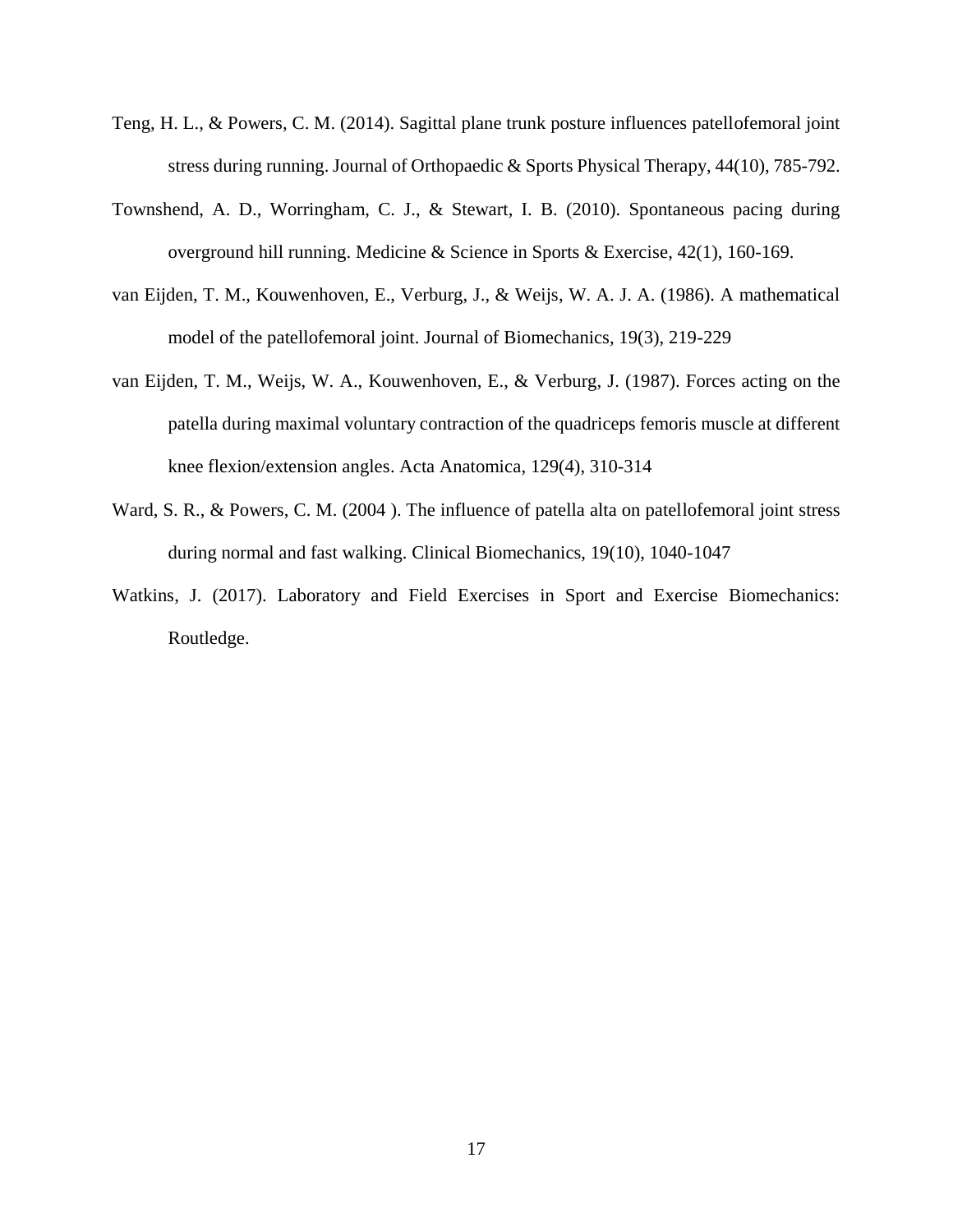# <span id="page-24-0"></span>CURRICULUM VITAE

# **Young H. Lee**

younghoonlee93@gmail.com

## **Education**

University of Nevada, Reno – May 2015 Bachelor of Science in Biology – Summa Cum Laude

# **Professional Experience**

Select Physical Therapy – South Durango, Las Vegas, NV Outpatient Orthopedic January 2018 to April 2018

Healthsouth Rehabilitation – Desert Canyon, Las Vegas, NV In-patient Rehabilitation October 2017 to December 2017

St. Rose Dominican Hospital – San Martin Campus, Las Vegas, NV Acute Care July 2017 to September 2017

Comprehensive Physical Therapy, Pahrump, NV Outpatient Orthopedic July 2016 to August 2016

## **Research Experience**

Patellofemoral Joint Stress During Uphill and Downhill Running in Healthy Runners Student Researcher, Department of Physical Therapy, University of Nevada, Las Vegas Advisor: Kai-Yu Ho, PT, PhD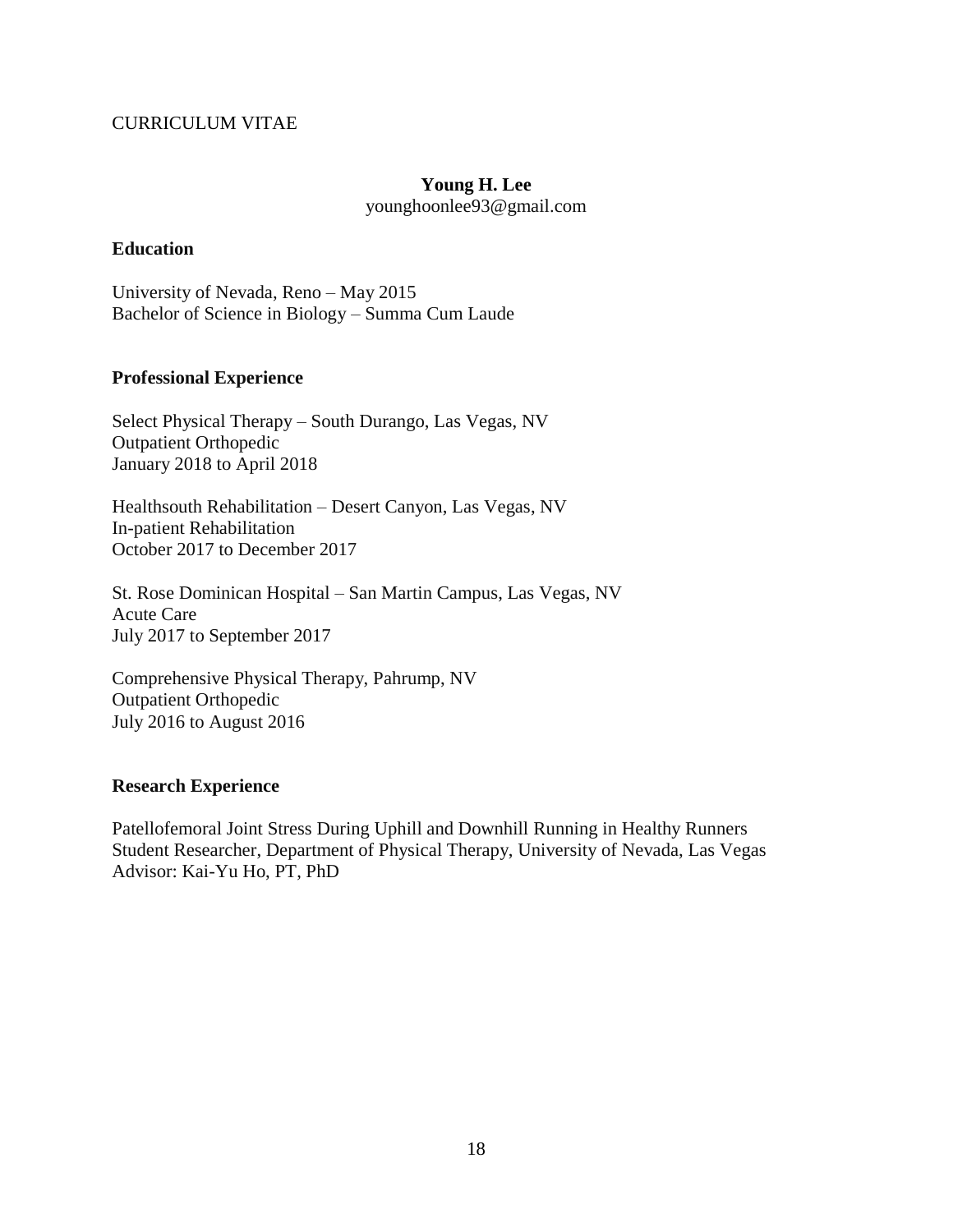## **Brooks Klein**

brooks.a.klein@gmail.com

# **Education**

University of Nevada, Reno – May 2014 Bachelor of Science, Community Health Sciences – Summa Cum Laude

Western Nevada College, Carson City, NV – May 2011 Associate of Arts

# **Professional Experience**

Champion Physical Therapy and Performance, Waltham, MA Outpatient Sports January 2018 to March 2018

Renown Rehabilitation Hospital, Reno, NV In-patient Rehabilitation October 2017 to December 2017

St. Mary's Regional Medical Center, Reno, NV Acute Care July 2017 to September 2017

BodyWise Physical Therapy and Fitness, Minden, NV Outpatient Orthopedic July 2016 to August 2016

# **Research Experience**

Patellofemoral Joint Stress During Uphill and Downhill Running in Healthy Runners Student Researcher, Department of Physical Therapy, University of Nevada, Las Vegas Advisor: Kai-Yu Ho, PT, PhD